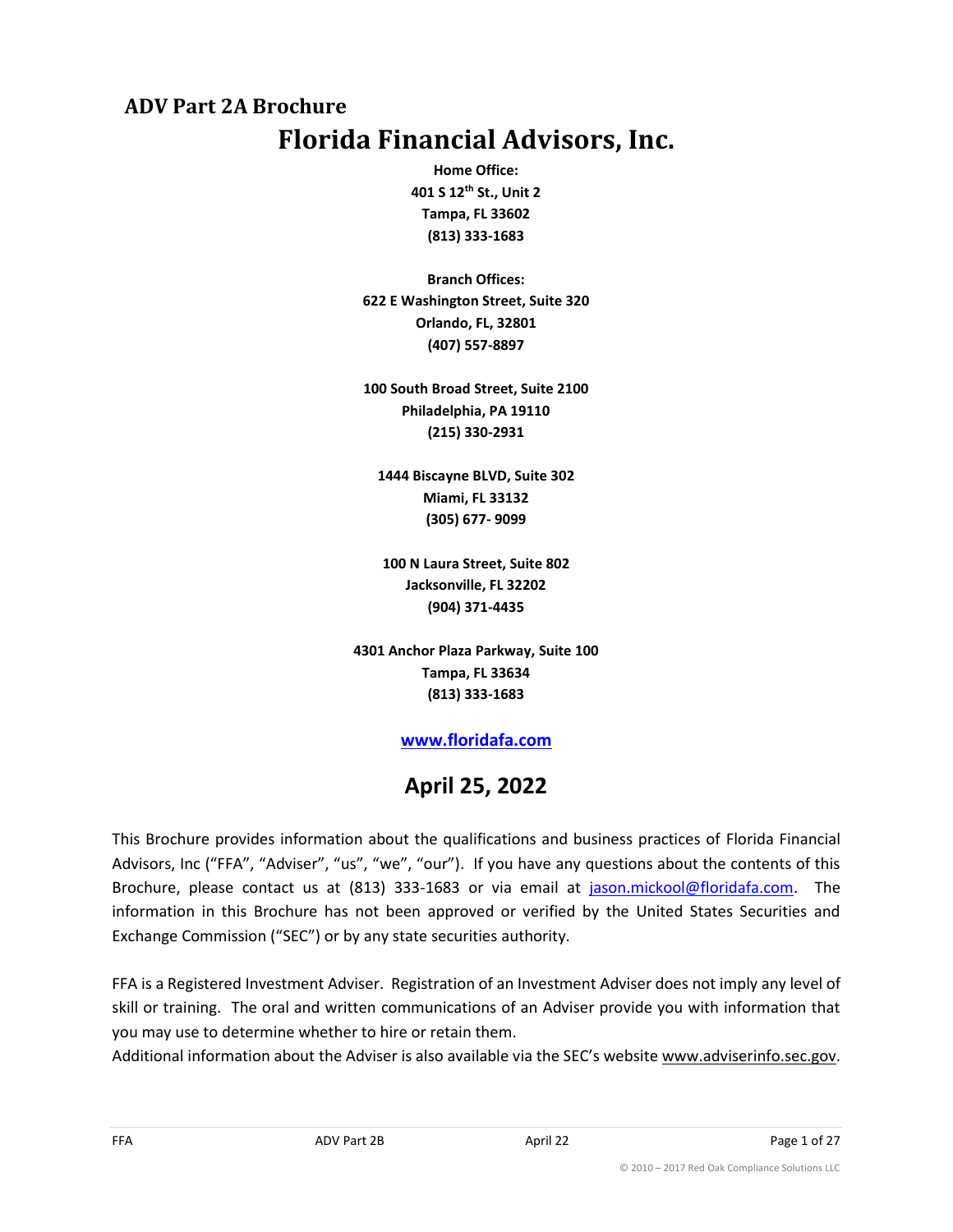You can search this site by using a unique identifying number, known as a CRD number. The CRD number for the Adviser is 288811. The SEC's web site also provides information about any persons affiliated with the Adviser who are registered, or are required to be registered, as Investment Adviser Representatives of the Adviser.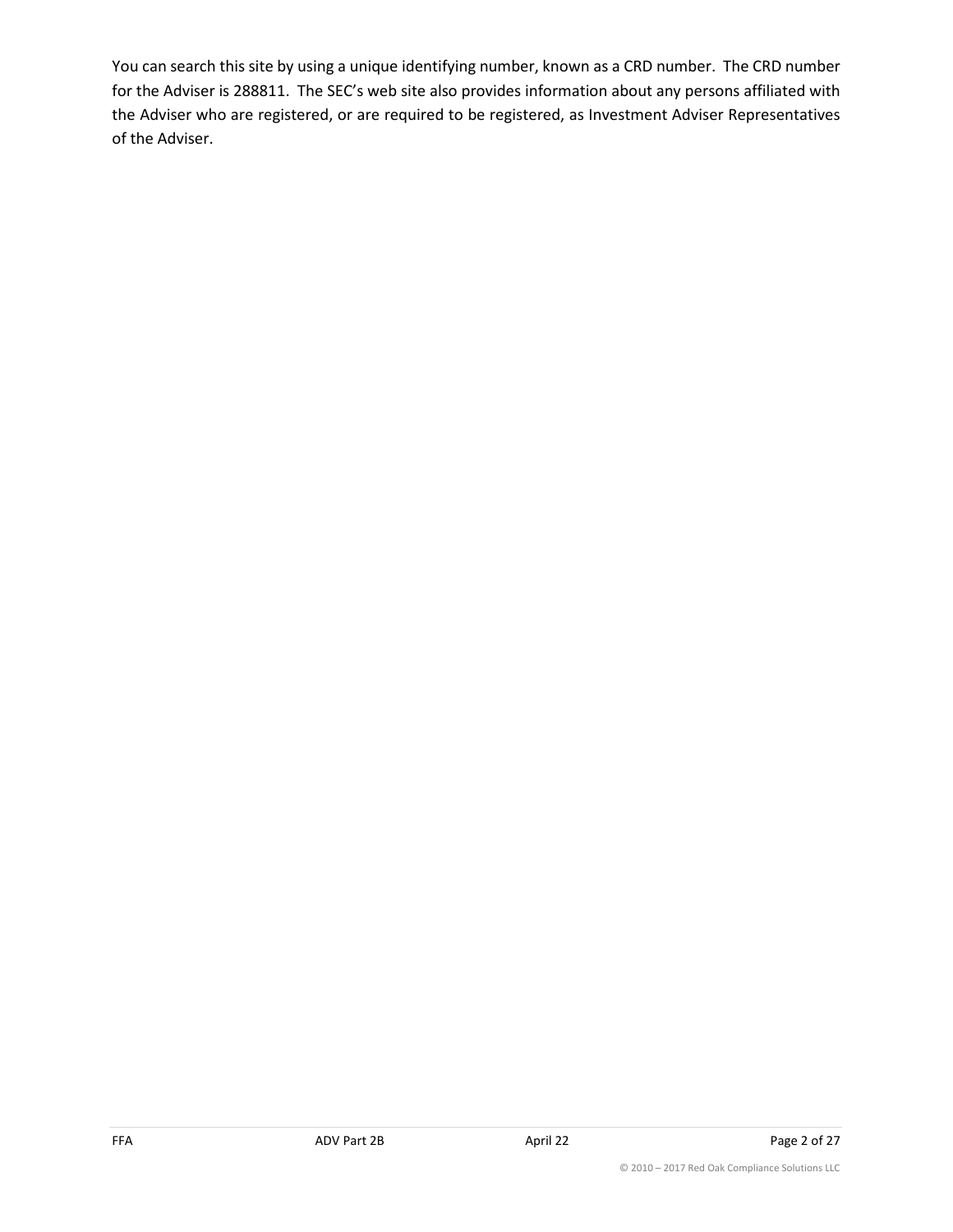<span id="page-2-0"></span>The material changes in this brochure from the last annual updating amendment of Florida Financial Advisors, Inc. on March 29, 2021 are described below. Material changes relate to Florida Financial Advisors, Inc.'s policies, practices or conflicts of interests

- The firm has updated its primary firm address (Cover page).
- The firm has updated branch office addresses and phone number (Cover Page).
- The firm has updated fees and compensation and has added selection of other advisors' services (Item 4, Item 5, Item 10, Item 14).
- The firm has updated outside business activities (Item 10).
- The firm has updated personal trading and conflicts of interest (Item 11).
- The firm has added Fidelity Brokerage Services LLC as custodian (Item 12).
- The firm has added pension consulting services (Items 4 & 5).
- The firm has updated the frequency that they bill from quarterly to monthly (Item 5)
- The firm has added TD Ameritrade as a custodian (Item 12 & 14).
- The firm has added wrap fee services (Item 4 & 5).
- The firm has added written acknowledgement of fiduciary status language (Item 4).

In the future, this section of the Brochure will discuss only the specific material changes that were made to the Brochure and will provide you with a summary of all material changes that have occurred since the last filing of this Brochure. This section will also identify the date of our last annual Brochure update.

We will ensure that you receive a summary of any material changes to this and subsequent Brochures within 90 days of the close of our business' fiscal year end which is December 31st. We will provide other ongoing disclosure information about material changes as they occur. We will also provide you with information on how to obtain the complete brochure. Currently, our Brochure may be requested at any time, without charge, by contacting Jason Mickool at (813) 333-1683.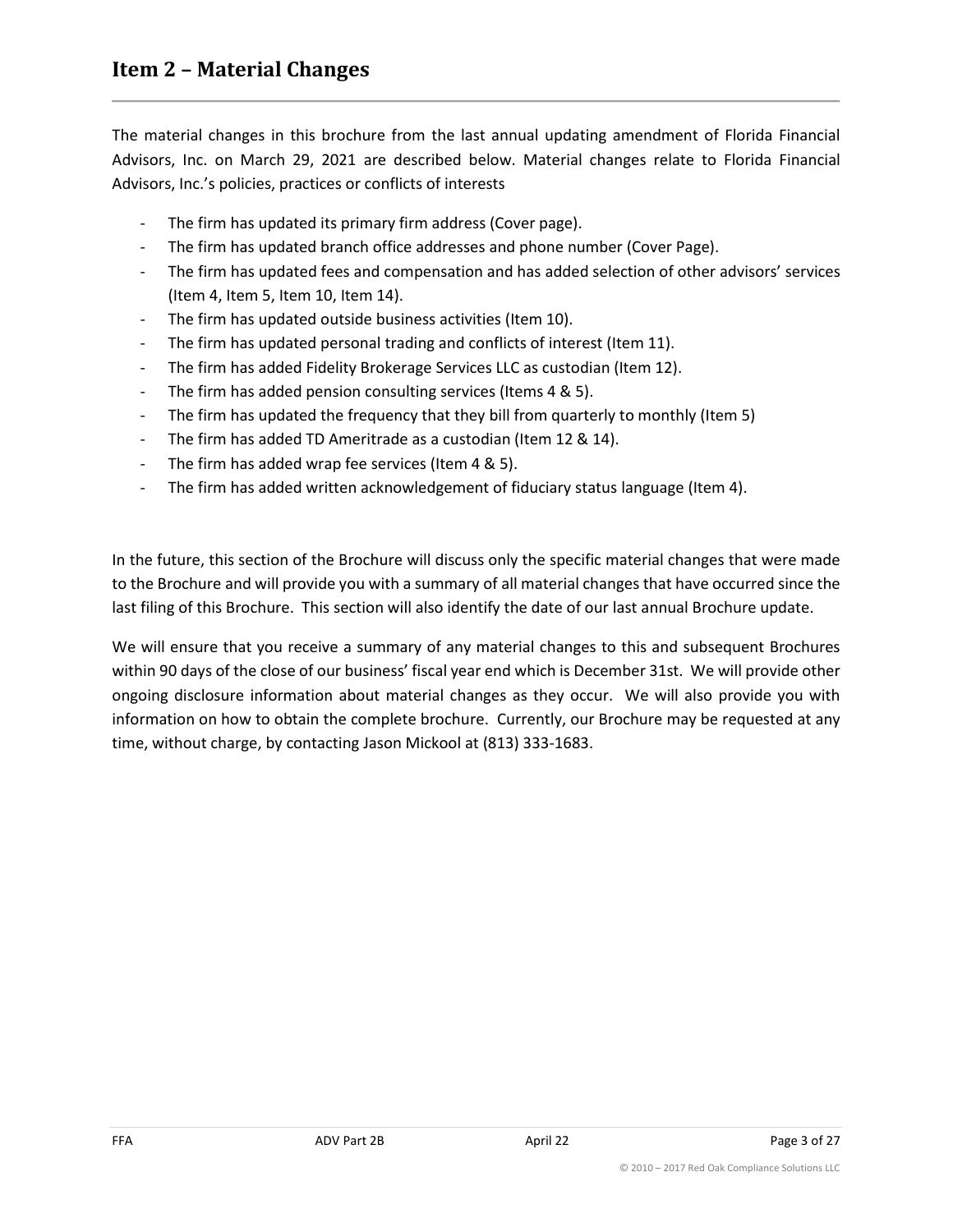# <span id="page-3-0"></span>**Item 3 - Table of Contents**

| Item 11 - Code of Ethics, Participation or Interest in Client Accounts and Personal Trading19 |
|-----------------------------------------------------------------------------------------------|
|                                                                                               |
|                                                                                               |
|                                                                                               |
|                                                                                               |
|                                                                                               |
|                                                                                               |
|                                                                                               |
|                                                                                               |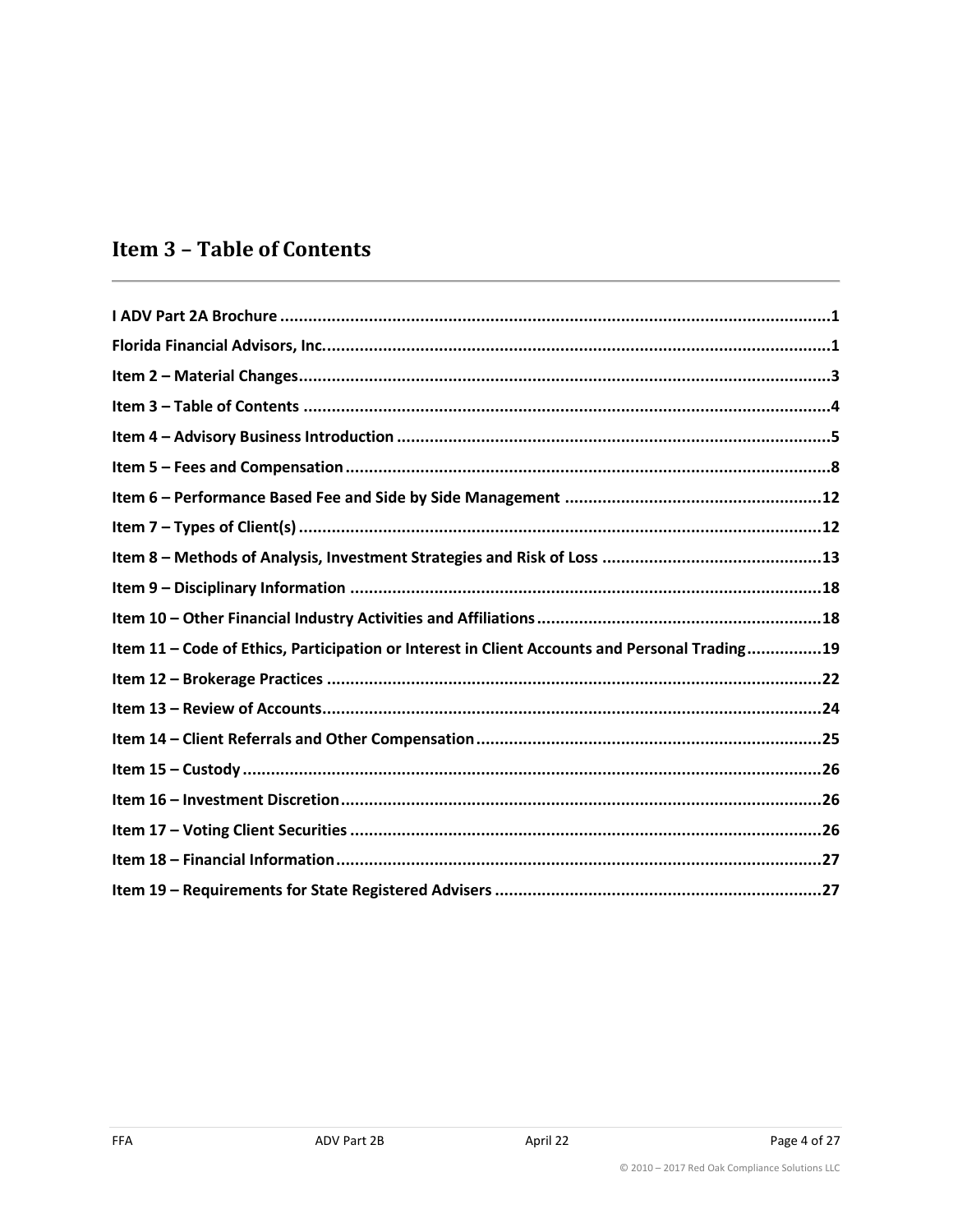## <span id="page-4-0"></span>**Our Advisory Business**

FFA is a Registered Investment Adviser which offers investment advisory and insurance services to clients. We are a registered investment adviser in the State of Florida.

We provide investment advice through Investment Adviser Representatives ("IAR") associated with us. These individuals are appropriately licensed, qualified, and authorized to provide advisory services on our behalf. In addition, all IARs are required to have an associate's degree or commensurate business experience.

The Adviser was founded in 2017 by Jason Mickool who serves as Chief Compliance Officer. We provide portfolio management services to individuals, trusts, estates, charitable organizations, corporations and business entities, and state or municipal government entities.

We are committed to the precept that by placing the client's interests first, we will add value to the asset management process and earn the client's trust and respect. We value long term relationships with our clients whom we regard as strategic partners in our business.

### **Services**

We can work with you, in a consulting capacity, to create an Investment Policy Statement (IPS) that will serve as the roadmap to guide your wealth management program. Your IPS will incorporate many different aspects of your financial status into an overall plan designed to meet your goals and objectives. We will create a formal IPS and deliver it to you upon completion.

Orion is the sponsor of a wrap fee program, which is an investment program where the client pays one stated fee that includes management fees, transaction costs, and certain other administrative fees. FFA will be the portfolio manager, therefore, this brochure describes FFA's non-wrap fee advisory services; clients utilizing FFA's wrap fee portfolio management should see FFA's separate Wrap Fee Program Brochure. FFA manages the investments in the wrap fee program, but does not manage those wrap fee accounts any differently than it would manage non-wrap fee accounts. FFA receives the advisory fee set forth in Item 5 below as a management fee under the wrap fee program. Please also see Item 5.

#### **Asset Management**

FFA manages client investment portfolios on a discretionary or non-discretionary basis. FFA tailors its advisory services to meet the needs of its individual clients and seeks to ensure, on a continuous basis, that client portfolios are managed in a manner consistent with those needs and objectives. FFA consults with clients on an initial and ongoing basis to assess their specific risk tolerance, time horizon, liquidity constraints and other related factors relevant to the management of their portfolios. Clients are advised to promptly notify FFA if there are changes in their financial situation or if they wish to place any limitations on the management of their portfolios. Clients may impose reasonable restrictions or mandates on the management of their accounts if FFA determines, in its sole discretion, the conditions would not materially impact the performance of a management strategy or prove overly burdensome to the Firm's management efforts.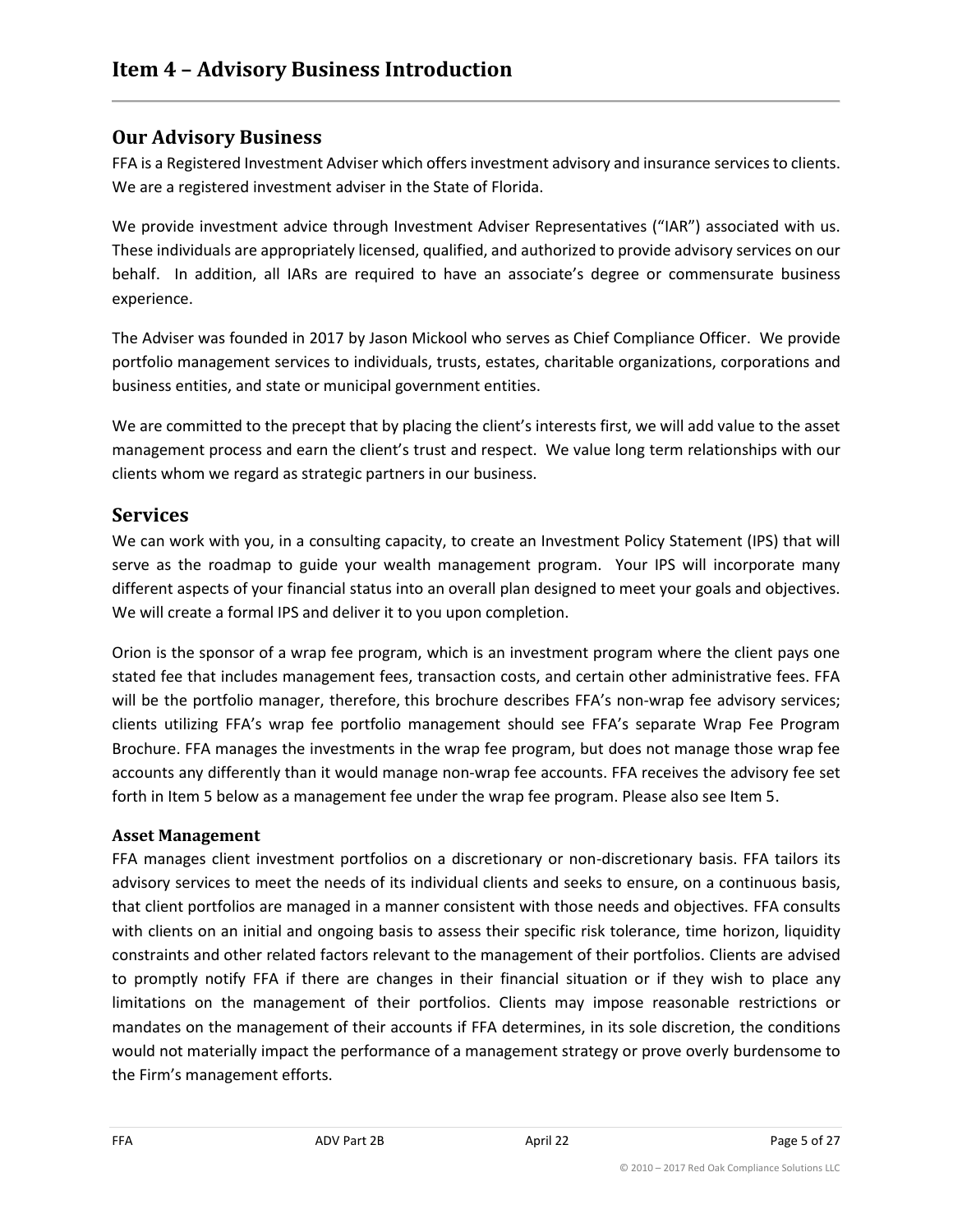FFA primarily allocates client assets among various mutual funds, exchange-traded funds ("ETFs"), individual debt and equity securities, options and independent investment managers ("Independent Managers") in accordance with their stated investment objectives. In addition, FFA may also recommend that certain eligible clients invest in privately placed securities, which may include debt, equity and/or interests in pooled investment vehicles (e.g., hedge funds).

Where appropriate, the Firm may also provide advice about any type of legacy position or other investment held in client portfolios. Clients may engage FFA to manage and/or advise on certain investment products that are not maintained at their primary custodian, such as variable life insurance and annuity contracts and assets held in employer sponsored retirement plans and qualified tuition plans (i.e., 529 plans).

In these situations, FFA directs or recommends the allocation of client assets among the various investment options available with the product. These assets are generally maintained at the underwriting insurance company or the custodian designated by the product's provider. FFA tailors its advisory services to meet the needs of its individual clients and seeks to ensure, on a continuous basis, that client portfolios are managed in a manner consistent with those needs and objectives.

FFA consults with clients on an initial and ongoing basis to assess their specific risk tolerance, time horizon, liquidity constraints and other related factors relevant to the management of their portfolios. Clients are advised to promptly notify FFA if there are changes in their financial situation or if they wish to place any limitations on the management of their portfolios. Clients may impose reasonable restrictions or mandates on the management of their accounts if FFA determines, in its sole discretion, the conditions would not materially impact the performance of a management strategy or prove overly burdensome to the Firm's management efforts.

#### **Selection of Other Advisers**

FFA may direct clients to third-party investment advisers. Before selecting other advisers for clients, FFA will verify that all recommended advisers are properly licensed, notice filed, or exempt in the states where FFA is recommending the adviser to clients.

### **Financial Planning**

As part of our investment advisory relationship with our clients we also provide financial planning services. Fee based financial planning is a comprehensive relationship which incorporates many different aspects of your financial status into an overall plan that meets your goals and objectives. The financial planning relationship consists of face-to-face meetings and ad hoc meetings with you and/or your other advisors (attorneys, accountants, etc.) as necessary.

In performing financial planning services, we typically examine and analyze your overall financial situation, which may include issues such as taxes, insurance needs, overall debt, credit, business planning, retirement savings and reviewing your current investment program. Our services may focus on all or only one of these areas depending upon the scope of our engagement with you.

It is essential that you provide the information and documentation we request regarding your income, investments, taxes, insurance, estate plan, etc. We will discuss your investment objectives, needs and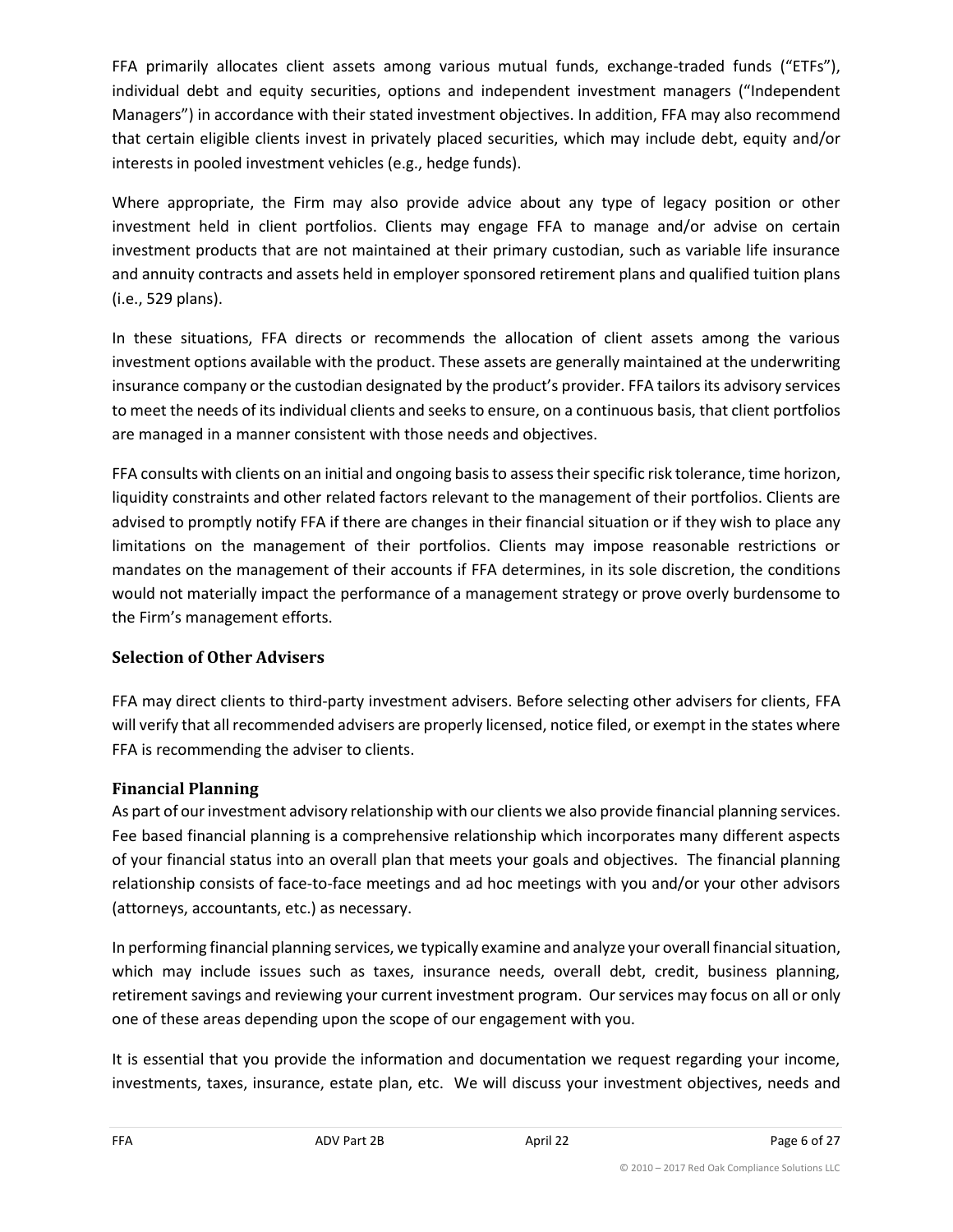goals, but you are obligated to inform us of any changes. We do not verify any information obtained from you, your attorney, accountant or other professionals.

If you engage us to perform these services, you will receive a written agreement detailing the services, fees, terms and conditions of the relationship. You will also receive this Brochure. You are under no obligation to implement recommendations through us. You may implement your financial plan through any financial organization of your choice.

#### **Pension Consulting Services**

FFA offers consulting services to pension or other employee benefit plans (including but not limited to 401(k) plans). Pension consulting may include, but is not limited to:

- o identifying investment objectives and restrictions
- o providing guidance on various assets classes and investment options
- $\circ$  recommending money managers to manage plan assets in ways designed to achieve objectives
- o monitoring performance of money managers and investment options and making recommendations for changes
- o recommending other service providers, such as custodians, administrators and brokerdealers
- o creating a written pension consulting plan

These services are based on the goals, objectives, demographics, time horizon, and/or risk tolerance of the plan and its participants.

#### **Written Acknowledgement of Fiduciary Status**

When we provide investment advice to you regarding your retirement plan account or individual retirement account, we are fiduciaries within the meaning of Title I of the Employee Retirement Income Security Act and/or the Internal Revenue Code, as applicable, which are laws governing retirement accounts. The way we make money creates some conflicts with your interests, so we operate under a special rule that requires us to act in your best interest and not put our interest ahead of yours. Under this special rule's provisions, we must:

- Meet a professional standard of care when making investment recommendations (give prudent advice);
- Never put our financial interests ahead of yours when making recommendations (give loyal advice);
- Avoid misleading statements about conflicts of interest, fees, and investments;
- Follow policies and procedures designed to ensure that we give advice that is in your best interest;
- Charge no more than is reasonable for our services; and
- Give you basic information about conflicts of interest.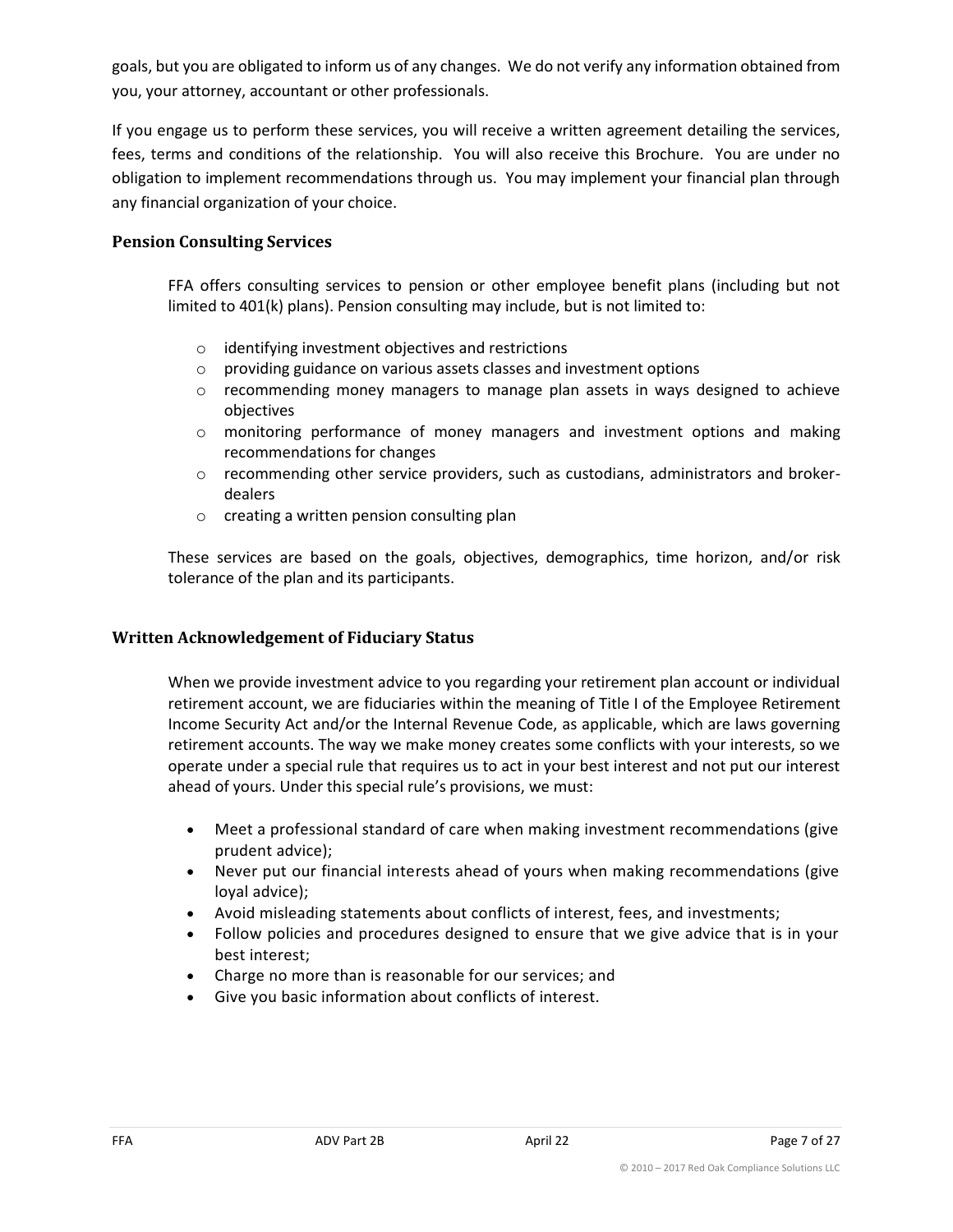We obtain information from a wide variety of publicly available sources. We do not have any inside private information about any investments that are recommended. All recommendations developed by us are based upon our professional judgment. We cannot guarantee the results of any of our recommendations. Choosing which advice to follow is your decision.

As of December 31, 2021, we had \$61,876,000 in discretionary and \$0 in non-discretionary assets under management.

# <span id="page-7-0"></span>**Item 5 – Fees and Compensation**

## **Asset Management**

Investment management services are offered through the Program on a fee basis, meaning that clients pay a single annualized fee based upon assets under management. The Firm also offers advisory services outside of the Program under different fee arrangements than those discussed below.

The management fee varies depending upon the size and composition of a client's portfolio and the type of services rendered and the representative providing services. The maximum fee will be based upon the following blended fee schedule:

| <b>PORTFOLIO VALUE</b> | FEE UP TO |  |  |
|------------------------|-----------|--|--|
| First \$250,000        | 2.65%     |  |  |
| Next \$250,000         | 2.45%     |  |  |
| Next \$500,000         | 1.90%     |  |  |
| Next \$1,000,000       | 1.65%     |  |  |
| Next \$3,000,000       | 1.65%     |  |  |
| Next \$5,000,000       | 1.40%     |  |  |
| Above \$10,000,000     | 1.40%     |  |  |

**Please Note: Fee Differentials-Conflict of Interest**. FFA's representatives determine the amount of advisory fee to be paid by the client within the parameters of the fee schedule set forth above, which could present a conflict of interest. No client will be charged more than the reflected maximum annual percentage fee. As a result, similarly situated clients could pay diverse advisory. FFA's advisory services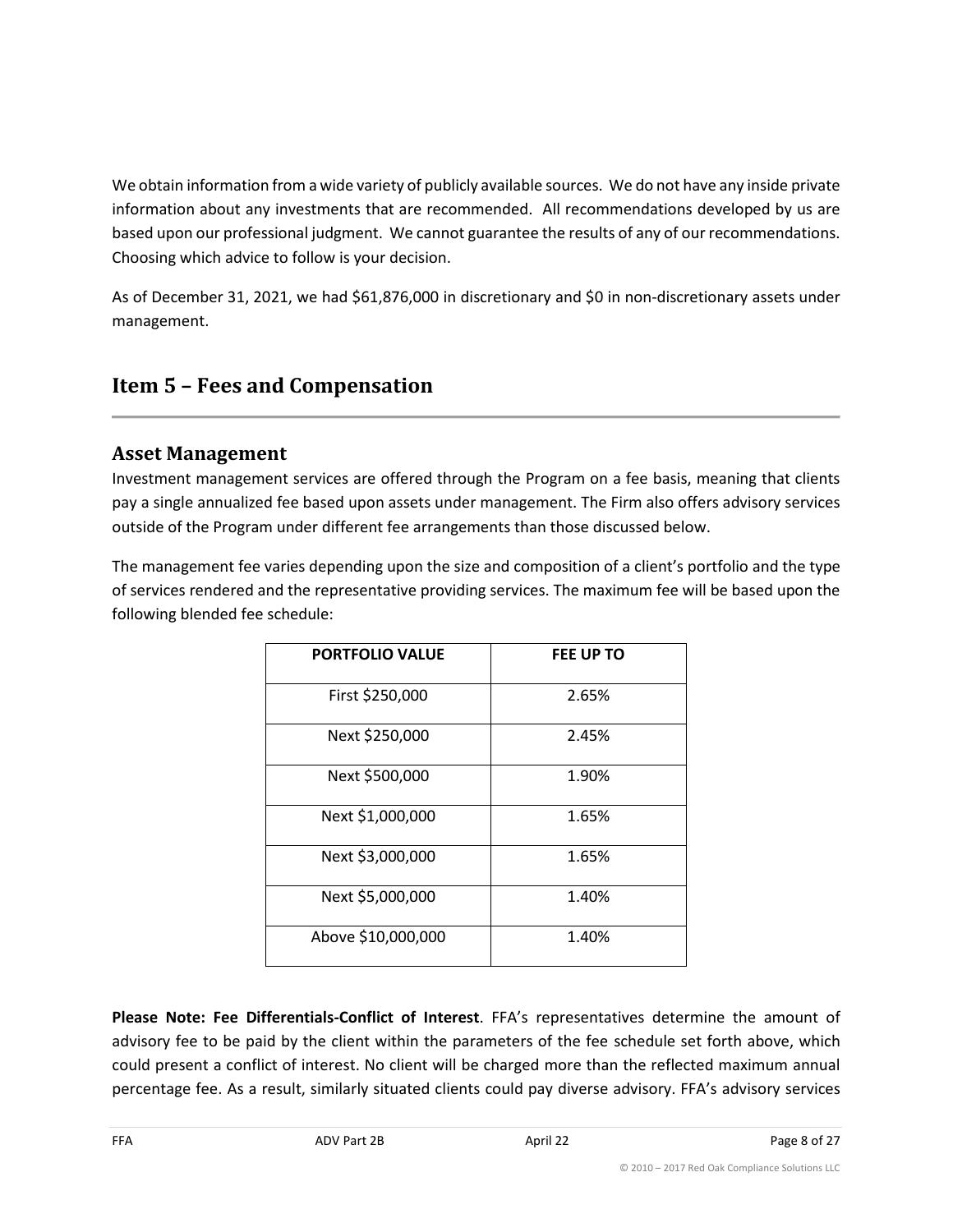could also be available from other advisers at a lesser annual percentage advisory fee. Each client should take this potential fee differential into consideration when determining whether or not to engage FFA's services. FFA's Chief Compliance Officer, Jason Mickool, remains available to address any questions that a client or prospective client may have regarding the above potential for fee differentials and corresponding conflict of interest.

The annual fee is prorated and charged, in advance, based upon the market value of the assets being managed by FFA on the last day of the previous billing period. While the timing of billing is negotiable and variable among clients, generally, all fees will be charged quarterly, in advance. When a copy of the Brochure Document(s) is not provided to the client at least 48 hours prior to signing the contract(s), client has five business days in which to cancel the contract, without penalty.

Under certain engagements, the firm may adjust billing as follows: if assets in excess of \$100,000 are deposited into or withdrawn from an account after the inception of a billing period, the fee payable with respect to such assets is adjusted to reflect the interim change in portfolio value. For the initial term of the Program, the fee is calculated on a pro rata basis. In the event the Agreement is terminated, the fee for the final billing period is prorated through the effective date of the termination and the outstanding balance or unearned portion of the fee is charged or refunded to the client, as appropriate.

Additionally, for asset management services the Firm provides with respect to certain client holdings (e.g., held-away assets, accommodation accounts, alternative investments, etc.), FFA may negotiate a fee rate that differs from the range set forth above. Clients can obtain a full refund within a year of paying their bill. FFA will always refund the full amount.

#### **Fee Discretion**

The fee schedule above is the maximum fee that will be charged. FFA, in its sole discretion, may negotiate to charge a lesser fee based upon certain criteria, such as anticipated future earning capacity, anticipated future additional assets, dollar amount of assets to be managed, related accounts, account composition, pre-existing client relationship, account retention and pro bono activities.

#### **Fee Debit**

The Firm's Agreement and the separate agreement with any Financial Institutions generally authorize FFA and/or the Independent Managers to debit its clients' accounts for the amount of the Program fee and to directly remit that fee to FFA or the Independent Managers. Any Financial Institutions recommended by FFA have agreed to send statements to clients not less than quarterly indicating all amounts disbursed from the account, including the amount of Program fees paid directly to FFA. Alternatively, clients may elect to have FFA send them an invoice for payment. FFA sends an invoice to the custodian at the same time they send an invoice to the client.

### **Account Additions and Withdrawals**

Clients may make additions to and withdrawals from their account at any time, subject to FFA's right to terminate an account. Additions may be in cash or securities provided that the Firm reserves the right to liquidate any transferred securities or decline to accept particular securities into a client's account. Clients may withdraw account assets on notice to FFA, subject to the usual and customary securities settlement procedures. However, FFA designs its portfolios as long-term investments and the withdrawal of assets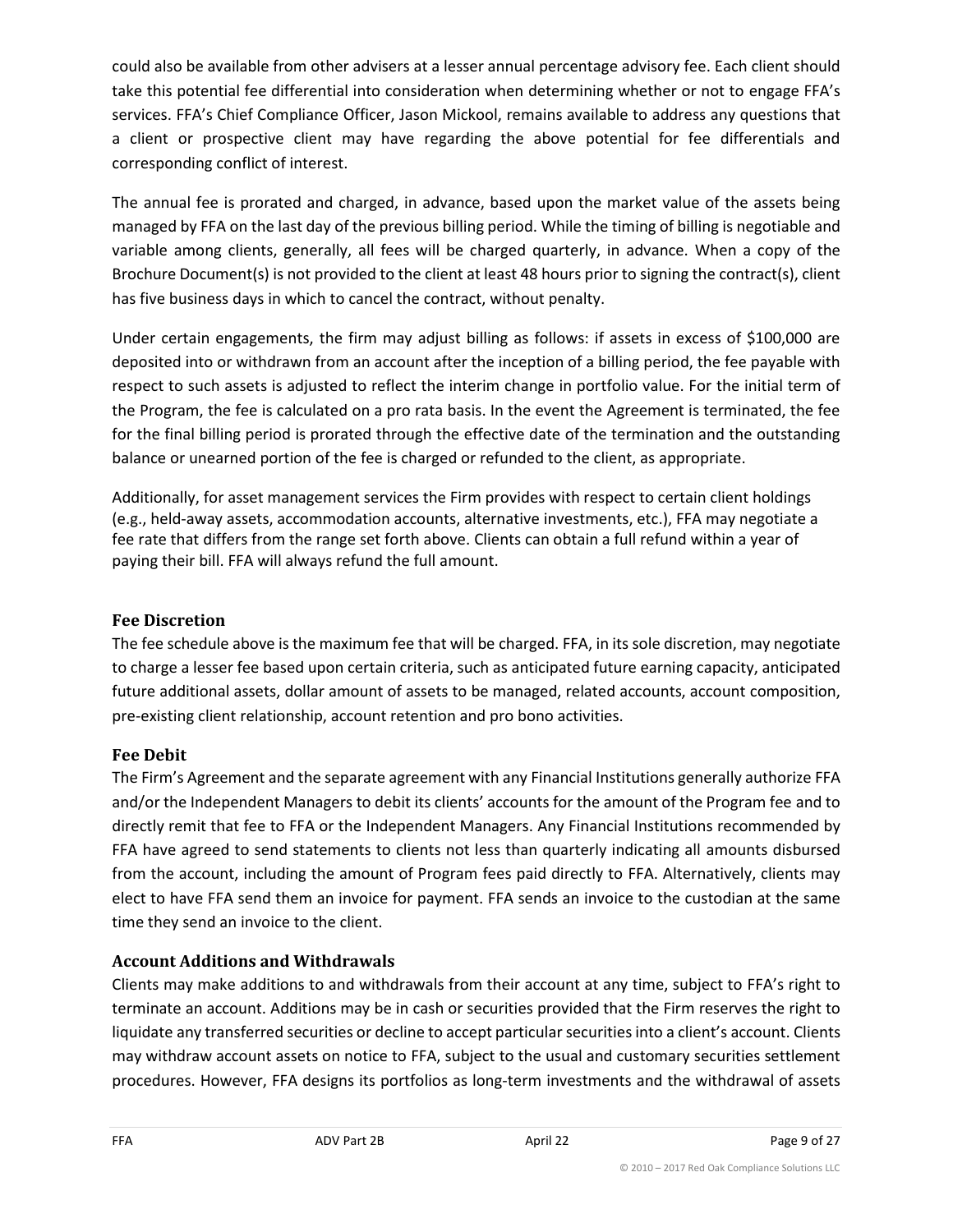may impair the achievement of a client's investment objectives. FFA may consult with its clients about the options and implications of transferring securities. Clients are advised that when transferred securities are liquidated, they may be subject to transaction fees, fees assessed at the mutual fund level (i.e. contingent deferred sales charge) and/or tax ramifications.

#### **Selection of Other Advisers Fees**

FFA may direct clients to third-party investment advisers. FFA will be compensated via a fee share from the advisers to which it directs those clients. The fees shared are negotiable and will not exceed any limit imposed by any regulatory agency. The notice of termination requirement and payment of fees for thirdparty investment advisers will depend on the specific third-party adviser selected.

FFA may specifically direct clients to Morningstar Advisory Services (Morningstar). The annual fee schedule is as follows:

| <b>Total Assets</b>       | <b>FFA's Fee</b> | <b>Morningstar's Fee</b> | <b>Total Fee</b> |
|---------------------------|------------------|--------------------------|------------------|
| $$1 - $500,000$           | 0.75%            | 0.55%                    | 1.30%            |
| \$500,001 - \$1,000,000   | 0.75%            | 0.50%                    | 1.25%            |
| \$1,000,001 - \$2,000,000 | 0.75%            | 0.45%                    | 1.20%            |
| $$2,000,001 - And Up$     | 0.75%            | 0.40%                    | 1.15%            |

FFA may specifically direct clients to Brinker Advisory Services (Brinker). The annual fee schedule is as follows:

| <b>Total Assets</b> | <b>FFA's Fee</b> | <b>Brinker's Fee</b> | <b>Total Fee</b> |
|---------------------|------------------|----------------------|------------------|
| All Assets          | Up to 2.51%      | 0.14%                | Up to 2.65%      |

The selection of other advisors' fees are paid monthly in advance.

Fees for selection of Morningstar Advisory Services as third-party adviser are withdrawn by Morningstar Advisory Services directly from client accounts. FFA then receives its portion of the fees from Morningstar Advisory Services; FFA does not directly deduct the advisory fees.

Fees for selection of Brinker Advisory Services as third-party adviser are withdrawn by Brinker Advisory Services directly from client accounts. FFA then receives its portion of the fees from Brinker Advisory Services; FFA does not directly deduct the advisory fees.

#### **Third Party Fees**

Our fees do not include brokerage commissions, transaction fees, and other related costs and expenses. You may incur certain charges imposed by custodians, third party investment companies and other third parties. These include fees charged by managers, custodial fees, deferred sales charges, odd-lot differentials, transfer taxes, wire transfer and electronic fund fees, and other fees and taxes on brokerage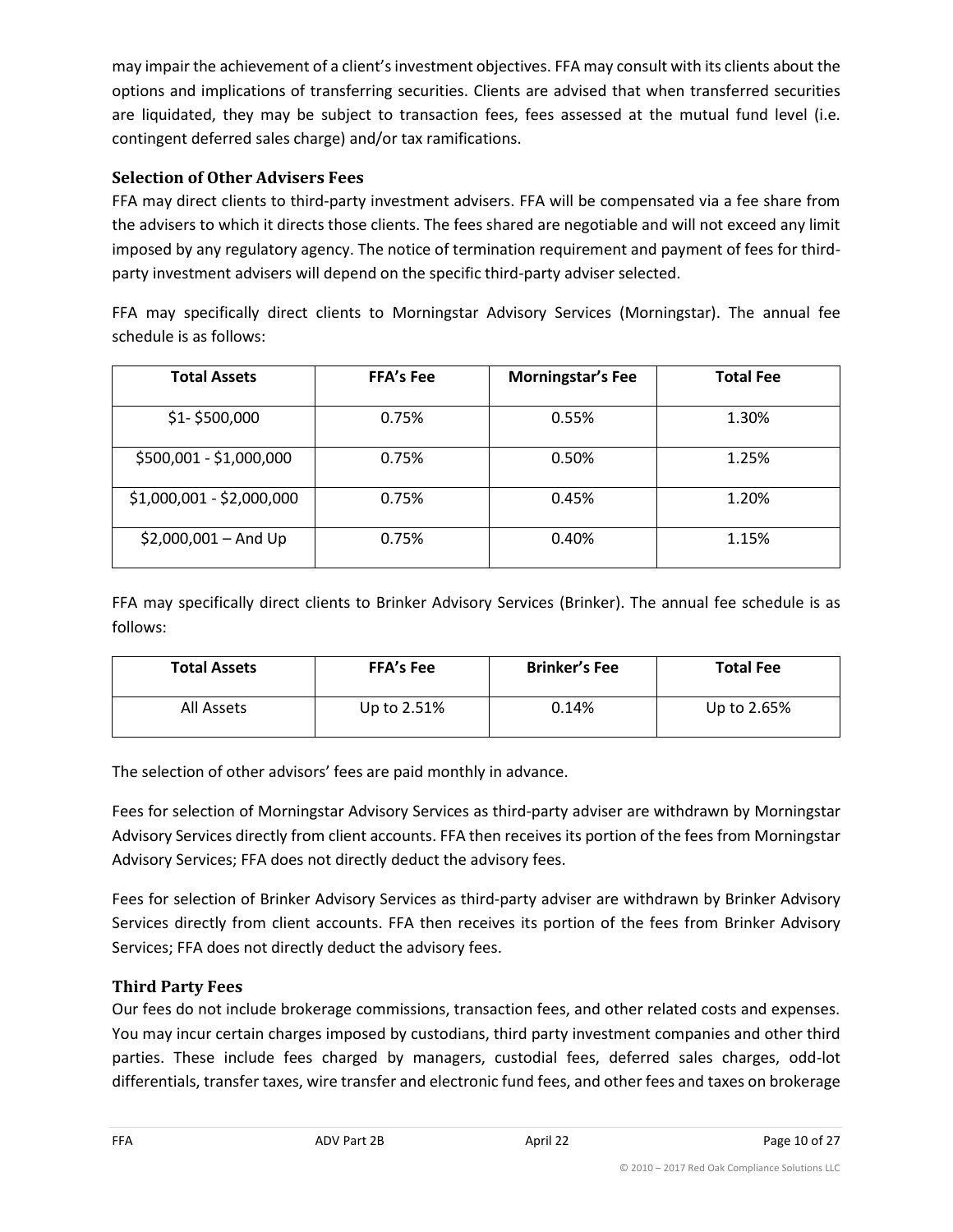accounts and securities transactions. Mutual funds, money market funds and exchange-traded funds (ETFs) also charge internal management fees, which are disclosed in the fund's prospectus. These fees may include, but are not limited to, a management fee, upfront sales charges, and other fund expenses. Certain strategies offered by us may involve investment in mutual funds and/or ETFs. Load and no load mutual funds may pay annual distribution charges, sometimes referred to as "12(b)(1) fees". These 12(b)(1) fees come from fund assets, and thus indirectly from clients' assets. We do not receive any compensation from these fees. All of these fees are in addition to the management fee you pay us. You should review all fees charged to fully understand the total amount of fees you will pay. Services similar to those offered by us may be available elsewhere for more or less than the amounts we charge. Our brokerage practices are discussed in more detail under Item 12 – Brokerage Practices.

## **Financial Planning and Consulting**

FFA generally charges a fixed fee or fee based upon the net worth or assets held by the client for providing financial planning and consulting services. These fees are negotiable, but generally range from \$200 to \$7,500 on a fixed fee basis or up to 2% of net worth or assets being addressed in the plan or under consultation, depending upon the scope and complexity of the services and the professional rendering the financial planning and/or the consulting services. If the client purchases products through Jason Mickool as a registered representative of Trinity Wealth Securities, LLC, the Adviser may, but is not required to, offset all or a portion of its fees for those services based upon the amount paid for the financial planning and/or consulting services.

The terms and conditions of the financial planning and/or consulting engagement are set forth in the Advisory Agreement and the fees are collected in arrears after delivery and satisfaction of the financial plan.

| <b>PORTFOLIO VALUE</b> | <b>FEE UP TO</b> |
|------------------------|------------------|
| First \$250,000        | 2.65%            |
| Next \$250,000         | 2.45%            |
| Next \$500,000         | 1.90%            |
| Next \$1,000,000       | 1.65%            |
| Next \$3,000,000       | 1.65%            |
| Next \$5,000,000       | 1.40%            |
| Above \$10,000,000     | 1.40%            |

### **Pension Consulting Services Fees**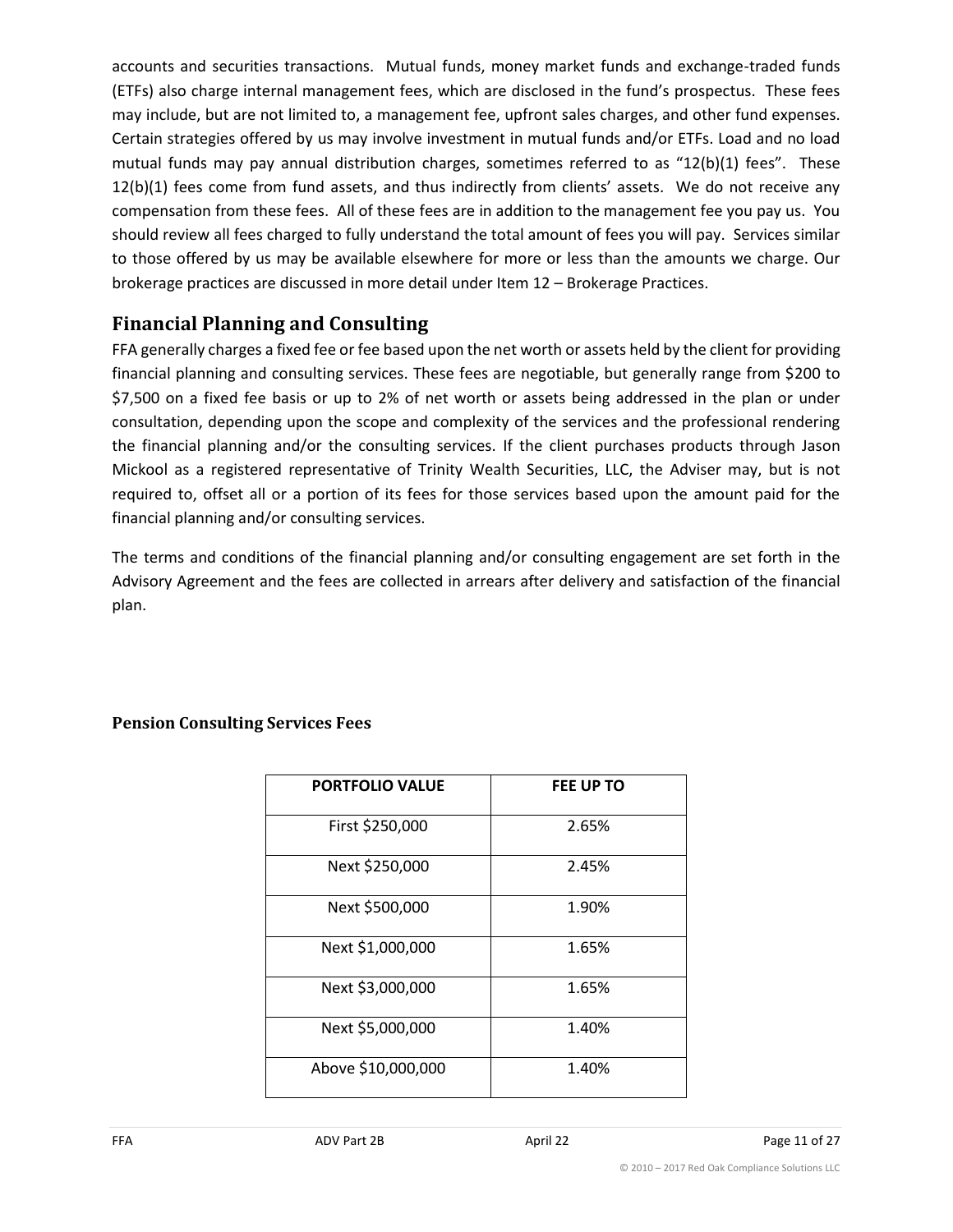Payments will be invoiced and payable via cash, check, or wire. The fees will be paid monthly and in advance.

## **Other Compensation**

This brochure describes FFA's non-wrap fee advisory services; clients utilizing FFA's wrap fee portfolio management should see the separate Wrap Fee Program Brochure for additional details regarding third party fees. Client accounts not participating in the wrap fee program are responsible for the payment of all third party fees (i.e., custodian fees, commissions, brokerage fees, mutual fund fees, transaction fees, etc.). Those fees are separate and distinct from the fees and expenses charged by Orion.

Certain individuals of FFA will receive additional compensation from sales of securities and/or investment products with regard to their role as registered representatives of Trinity Wealth Securities, LLC or other broker/ dealers.

While FFA endeavors at all times to put the interest of our clients first as part of our fiduciary duty, the possibility of receiving additional compensation creates a conflict of interest, and may affect certain individuals' judgments when making recommendations. We require that all IARs disclose this conflict of interest when such recommendations are made. Also, we require IARs to disclose that Clients may purchase recommended securities from other registered representatives not affiliated with us.

Certain individuals of FFA may also receive additional compensation from sales of insurance products. He may be eligible to receive incentive awards (including prizes such as trips or bonuses) for recommending certain types of insurance policies or other investment products.

While FFA endeavors at all times to put the interest of our clients first as part of our fiduciary duty, the possibility of receiving incentive awards creates a conflict of interest, and may affect their judgment when making recommendations. We require that all IARs disclose this conflict of interest when such recommendations are made. Also, we require IARs to disclose that Clients may purchase recommended insurance products from other insurance agents not affiliated with us.

# <span id="page-11-0"></span>**Item 6 – Performance Based Fee and Side by Side Management**

We do not charge any performance-based fees. These are fees based on a share of capital gains on or capital appreciation of the assets of a client.

# <span id="page-11-1"></span>**Item 7 – Types of Client(s)**

We provide portfolio management services to individuals, trusts, estates, charitable organizations, corporations, business entities, and state or municipal government entities.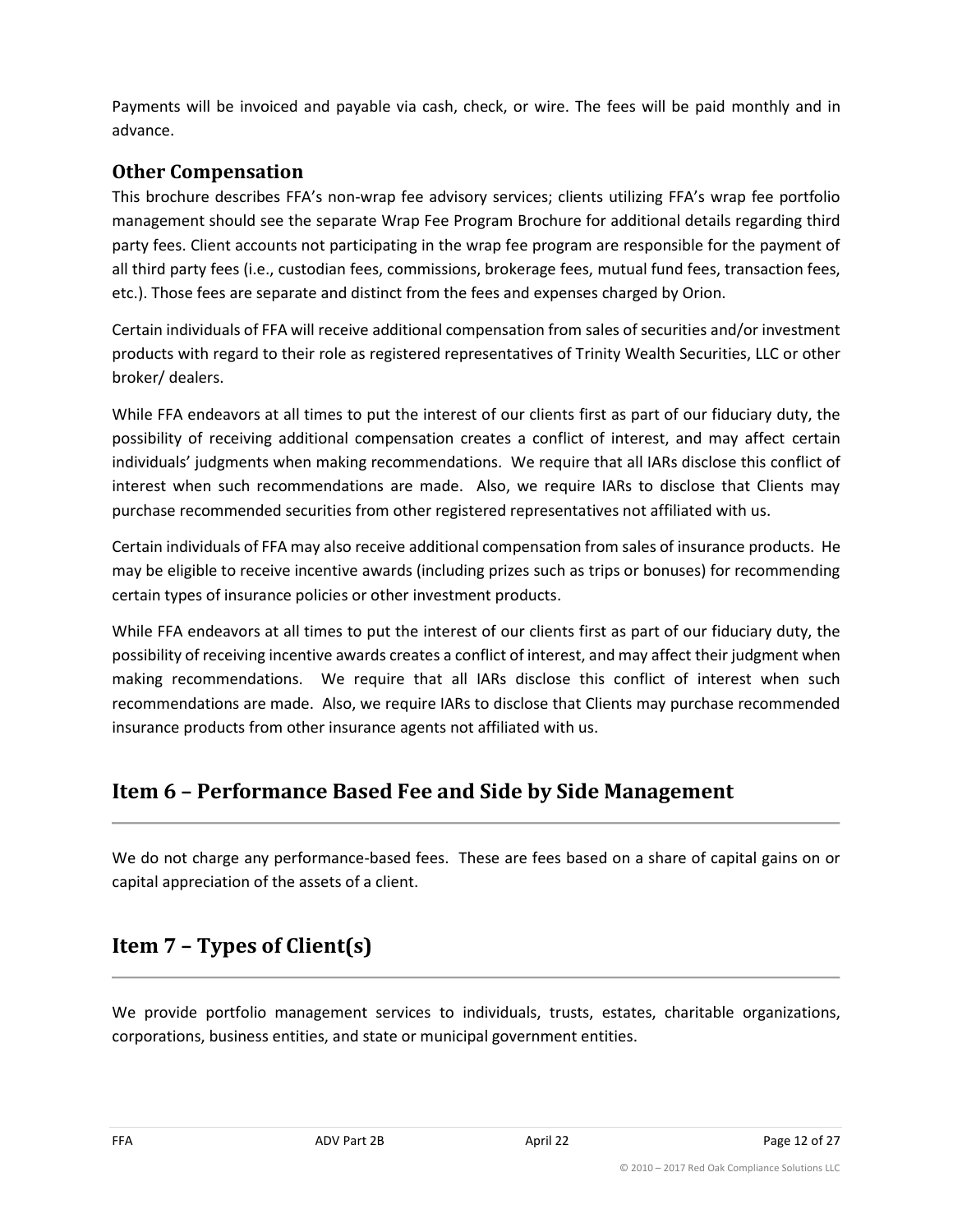<span id="page-12-0"></span>We use multiple analyses methods and strategies as part of our overall investment management discipline; the implementation of these analyses as part of our investment advisory services to you may include any, all or a combination of the following:

#### **Fundamental Analysis**

Fundamental analysis is a technique that attempts to determine a security's value by focusing on the underlying factors that affect a company's actual business and its future prospects. Fundamental analysis is about using real data to evaluate a security's value. It refers to the analysis of the economic well-being of a financial entity as opposed to only its price movements.

The end goal of performing fundamental analysis is to produce a value that we can compare with the security's current price, with the aim of figuring out what sort of position to take with that security (underpriced = buy, overpriced = sell or short).

#### **Modern Portfolio Theory (MPT)**

We use Modern Portfolio Theory to help select the funds we use in your account.

Modern portfolio theory tries to understand the market as a whole, rather than looking for what makes each investment opportunity unique. Investments are described statistically, in terms of their expected long-term return rate and their expected short-term volatility. The volatility is equated with "risk," measuring how much worse than average an investment's bad years are likely to be. The end goal is to identify your acceptable level of risk tolerance, and then to find a portfolio with the maximum expected return for that level of risk.

#### **Technical Analysis**

Technical Analysis is a technique that attempts to determine a security's value by developing models and trading rules based upon price and volume transformation. Technical analysis assumes that a market's price reflects all relevant information so the analysis focuses on the history of a security's trading behavior rather than external drivers such as economic, fundamental and news events. The practice of technical analysis incorporates the importance of understanding how market participants perceive and act upon relevant information rather than focusing on the information itself. Ultimately, technical analysts develop trading models and rules by evaluating factors such as market trends, market participant behaviors, supply and demand and pricing patterns and correlations.

As with other types of analysis, the predictive nature of technical analysis can vary greatly; models and rules are often modified and updated as new patterns and behaviors develop. Past performance is not an indicator of future return.

#### **Targeted Asset Allocation**

Six targeted asset allocation model portfolios covering everything from conservative income to very aggressive growth oriented approaches have been compiled by us. We will assign you a targeted portfolio that meets your goals and time horizon, while addressing the level of risk you are comfortable assuming. The strategic model portfolio allocation remains constant; your specific portfolio model may change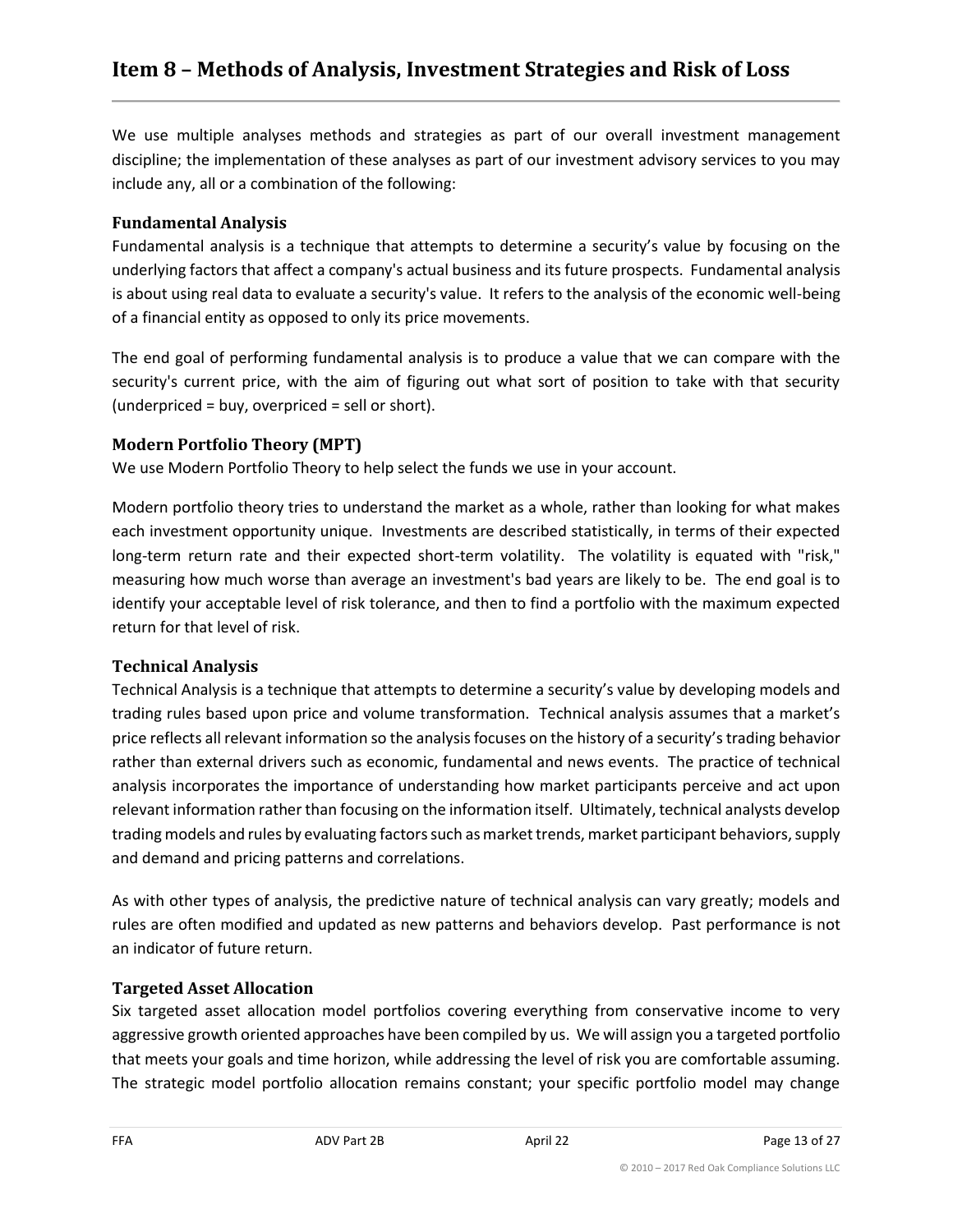infrequently to reflect shifts in your risk tolerance and goals. We screen and select funds and securities to be added to or removed from the model portfolio on a regular basis. Rebalancing can occur after a move in the market of 15% or more within any year but at least once per year based on the annual review of your financial situation.

### **Cyclical Analysis**

While we do not attempt to time the market, we may use cyclical analysis in conjunction with other strategies to help determine if shifts are required in your investment strategies depending upon long and short-term trends in financial markets and the performance of the overall national and global economy.

## **Investment Strategies**

In order to perform this analysis, we use many resources, such as:

- Morningstar
- Financial newspapers and magazines (e.g. Wall Street Journal, Forbes, etc.)
- Annual reports, prospectuses, filings
- Company press releases and websites

The investment strategies we use to implement any investment advice given to you include, but are not limited to:

- Long term purchases -securities held at least a year
- Short term purchases securities sold within a year
- Trading -securities sold within 30 days
- Short sales
- Margin Transactions
- Option writing, including covered options, uncovered options or spreading strategies.

## **Risk of Loss**

We cannot guarantee our analysis methods will yield a return. In fact, a loss of principal is always a risk. Investing in securities involves a risk of loss that you should be prepared to bear. You need to understand that investment decisions made for your account by us are subject to various market, currency, economic, political and business risks. The investment decisions we make for you will not always be profitable nor can we guarantee any level of performance.

A list of all risks associated with the strategies, products and methodology we offer are listed below:

#### *Alternative Investment Risk*

Investing in alternative investments is speculative, not suitable for all clients, and intended for experienced and sophisticated investors who are willing to bear the high economic risks of the investment, which can include:

• Loss of all or a substantial portion of the investment due to leveraging, short-selling or other speculative investment practices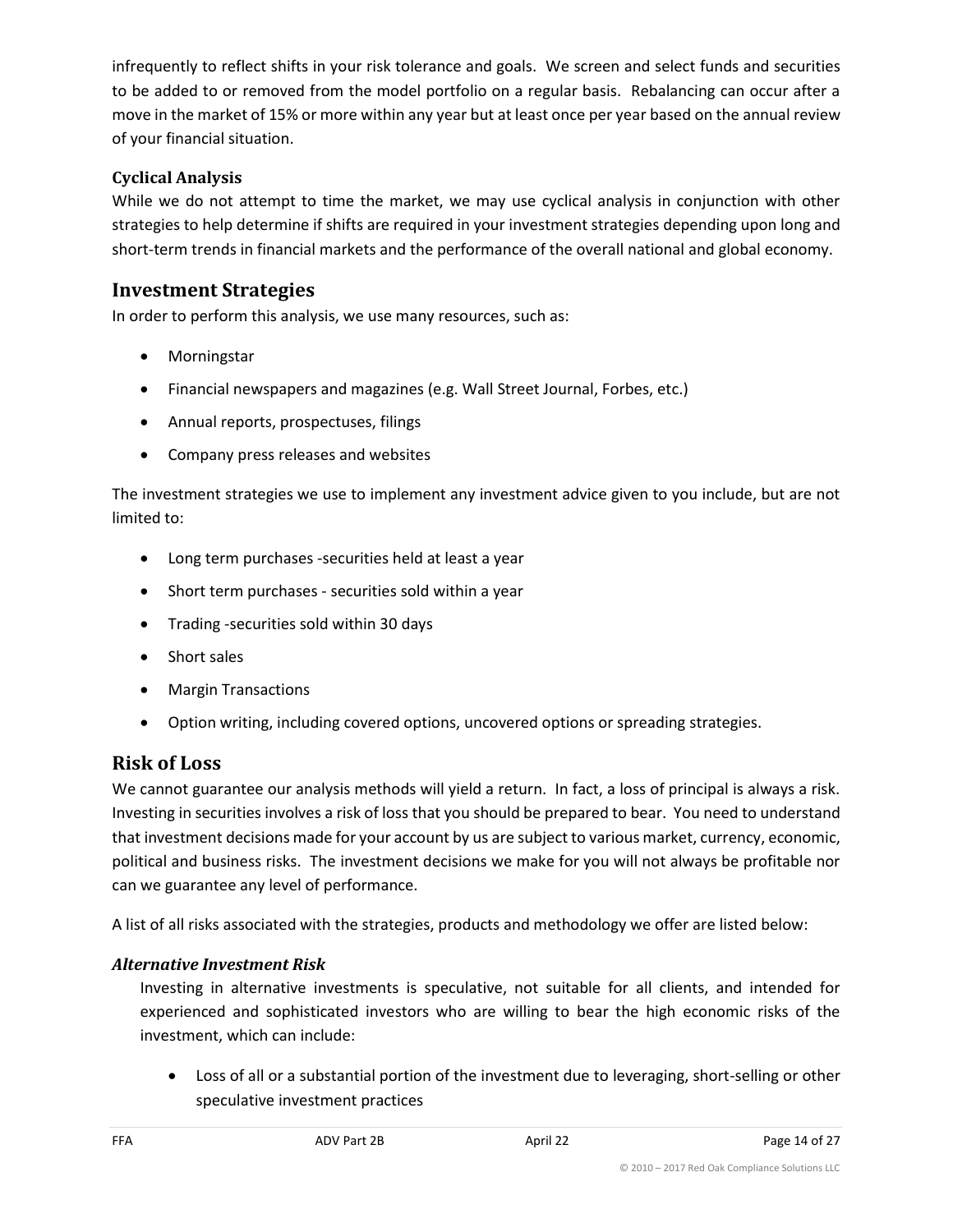- Lack of liquidity in that there may be no secondary market for the fund and none expected to develop
- Volatility of returns
- Absence of information regarding valuations and pricing
- Delays in tax reporting
- Less regulation and higher fees than mutual funds.

#### *Bond Fund Risk*

Bond funds generally have higher risks than money market funds, largely because they typically pursue strategies aimed at producing higher yields of the risks associated with bond funds include:

- Call Risk The possibility that falling interest rates will cause a bond issuer to redeem—or call—its high-yielding bond before the bond's maturity date.
- Credit Risk the possibility that companies or other issuers whose bonds are owned by the fund may fail to pay their debts (including the debt owed to holders of their bonds). Credit risk is less of a factor for bond funds that invest in insured bonds or U.S. Treasury bonds. By contrast, those that invest in the bonds of companies with poor credit ratings generally will be subject to higher risk.
- Interest Rate Risk the risk that the market value of the bonds will go down when interest rates go up. Because of this, you can lose money in any bond fund, including those that invest only in insured bonds or Treasury bonds.
- Prepayment Risk the chance that a bond will be paid off early. For example, if interest rates fall, a bond issuer may decide to pay off (or "retire") its debt and issue new bonds that pay a lower rate. When this happens, the fund may not be able to reinvest the proceeds in an investment with as high a return or yield.

#### *Fundamental Analysis Risk*

Fundamental analysis, when used in isolation, has a number of risks:

- There are an infinite number of factors that can affect the earnings of a company, and its stock price, over time. These can include economic, political and social factors, in addition to the various company statistics.
- The data used may be out of date.
- It is difficult to give appropriate weightings to the factors.
- It assumes that the analyst is competent.
- It ignores the influence of random events such as oil spills, product defects being exposed, and acts of God and so on.

#### *Modern Portfolio Theory (MPT) Risk*

Modern Portfolio Theory tries to understand the market as a whole and measure market risk in an attempt to reduce the inherent risks of investing in the market. However, with every financial investment strategy there is a risk of a loss of principal. Not every investment decision will be profitable, and there can be no guarantee of any level of performance.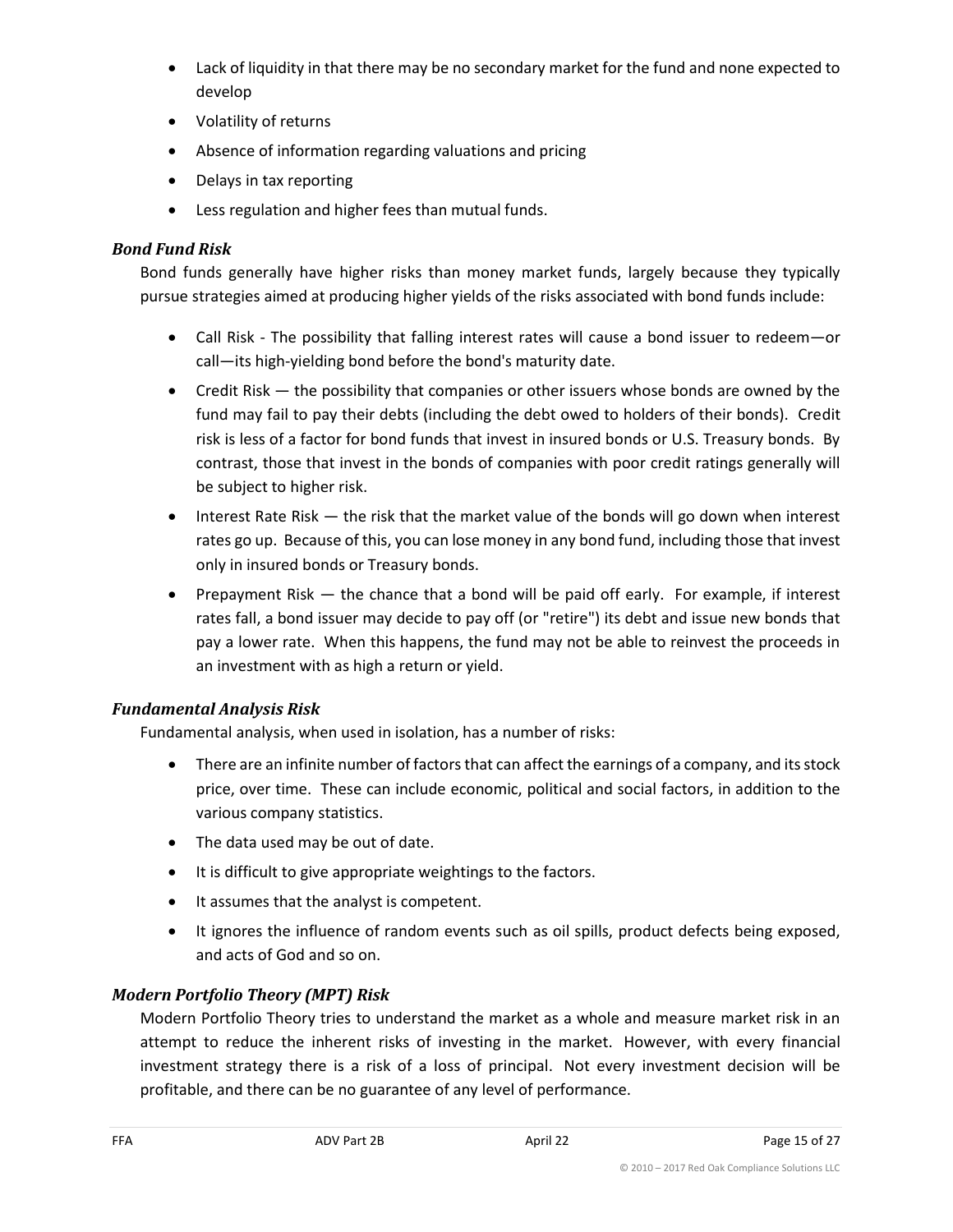#### *Cyclical Analysis Risk*

Looking at market cycles in conjunction with other investment strategies can be useful when making investment decisions. However, market cycles are not always predictable. Each financial investment strategy has benefits and risks. Not every investment decision will be profitable, and there can be no guarantee of any level of performance.

### *Exchange Traded Fund ("ETF") Risk*

Most ETFs are passively managed investment companies whose shares are purchased and sold on a securities exchange. An ETF represents a portfolio of securities designed to track a particular market segment or index. ETFs are subject to the following risks that do not apply to conventional funds:

- The market price of the ETF's shares may trade at a premium or a discount to their net asset value;
- An active trading market for an ETF's shares may not develop or be maintained; and
- There is no assurance that the requirements of the exchange necessary to maintain the listing of an ETF will continue to be met or remain unchanged

### *Insurance Product Risk*

The rate of return on variable insurance products is not stable, but varies with the stock, bond and money market subaccounts that you choose as investment options. There is no guarantee that you will earn any return on your investment and there is a risk that you will lose money. Before you consider purchasing a variable product, make sure you fully understand all of its terms. Carefully read the prospectus. Some of the major risks include:

- Liquidity and Early Withdrawal Risk There may be a surrender charges for withdrawals within a specified period, which can be as long as six to eight years. Any withdrawals before a client reaches the age of 59 ½ are generally subject to a 10 percent income tax penalty in addition to any gain being taxed as ordinary income.
- Sales and Surrender Charges Asset-based sales charges or surrender charges. These charges normally decline and eventually are eliminated the longer you hold your shares. For example, a surrender charge could start at 7 percent in the first year and decline by 1 percent per year until it reaches zero.
- Fees and Expenses There are a variety of fees and expenses which can reach 2% and more such as:
	- o Mortality and expense risk charges
	- o Administrative fees
	- o Underlying fund expenses
	- o Charges for any special features or riders.
- Bonus Credits Some products offer bonus credits that can add a specified percentage to the amount invested ranging from 1 percent to 5 percent for each premium payment. Bonus credits, however, are usually not free. In order to fund them, insurance companies typically impose high mortality and expense charges and lengthy surrender charge periods.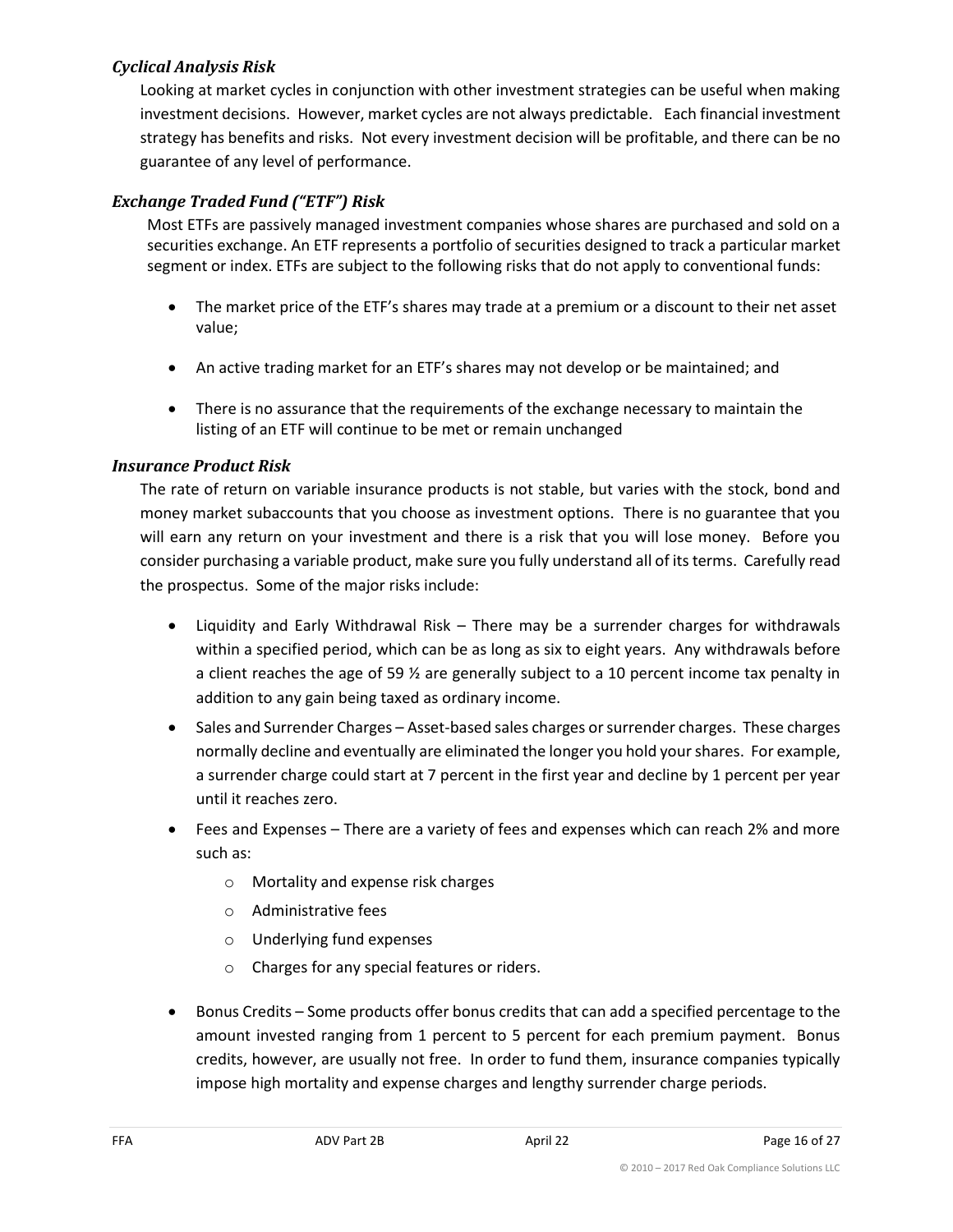- Guarantees Insurance companies provide a number of specific guarantees. For example, they may guarantee a death benefit or an annuity payout option that can provide income for life. These guarantees are only as good as the insurance company that gives them.
- Market Risk The possibility that stock fund or bond fund prices overall will decline over short or even extended periods. Stock and bond markets tend to move in cycles, with periods when prices rise and other periods when prices fall.
- Principal Risk The possibility that an investment will go down in value, or "lose money," from the original or invested amount.

#### *Mutual Funds Risk*

The following is a list of some general risks associated with investing in mutual funds.

- Country Risk The possibility that political events (a war, national elections), financial problems (rising inflation, government default), or natural disasters (an earthquake, a poor harvest) will weaken a country's economy and cause investments in that country to decline.
- Currency Risk -The possibility that returns could be reduced for Americans investing in foreign securities because of a rise in the value of the U.S. dollar against foreign currencies. Also called exchange-rate risk.
- Income Risk The possibility that a fixed-income fund's dividends will decline as a result of falling overall interest rates.
- Industry Risk The possibility that a group of stocks in a single industry will decline in price due to developments in that industry.
- Inflation Risk The possibility that increases in the cost of living will reduce or eliminate a fund's real inflation-adjusted returns.
- Manager Risk -The possibility that an actively managed mutual fund's investment adviser will fail to execute the fund's investment strategy effectively resulting in the failure of stated objectives.
- Market Risk -The possibility that stock fund or bond fund prices overall will decline over short or even extended periods. Stock and bond markets tend to move in cycles, with periods when prices rise and other periods when prices fall.
- Principal Risk -The possibility that an investment will go down in value, or "lose money," from the original or invested amount.

### *Stock Fund Risk*

Overall "market risk" poses the greatest potential danger for investors in stocks funds. Stock prices can fluctuate for a broad range of reasons, such as the overall strength of the economy or demand for particular products or services.

### *Technical Analysis risk*

- Technical analysis is derived from the study of market participant behavior and its efficacy is a matter of controversy.
- Methods vary greatly and can be highly subjective; different technical analysts can sometimes make contradictory predictions from the same data.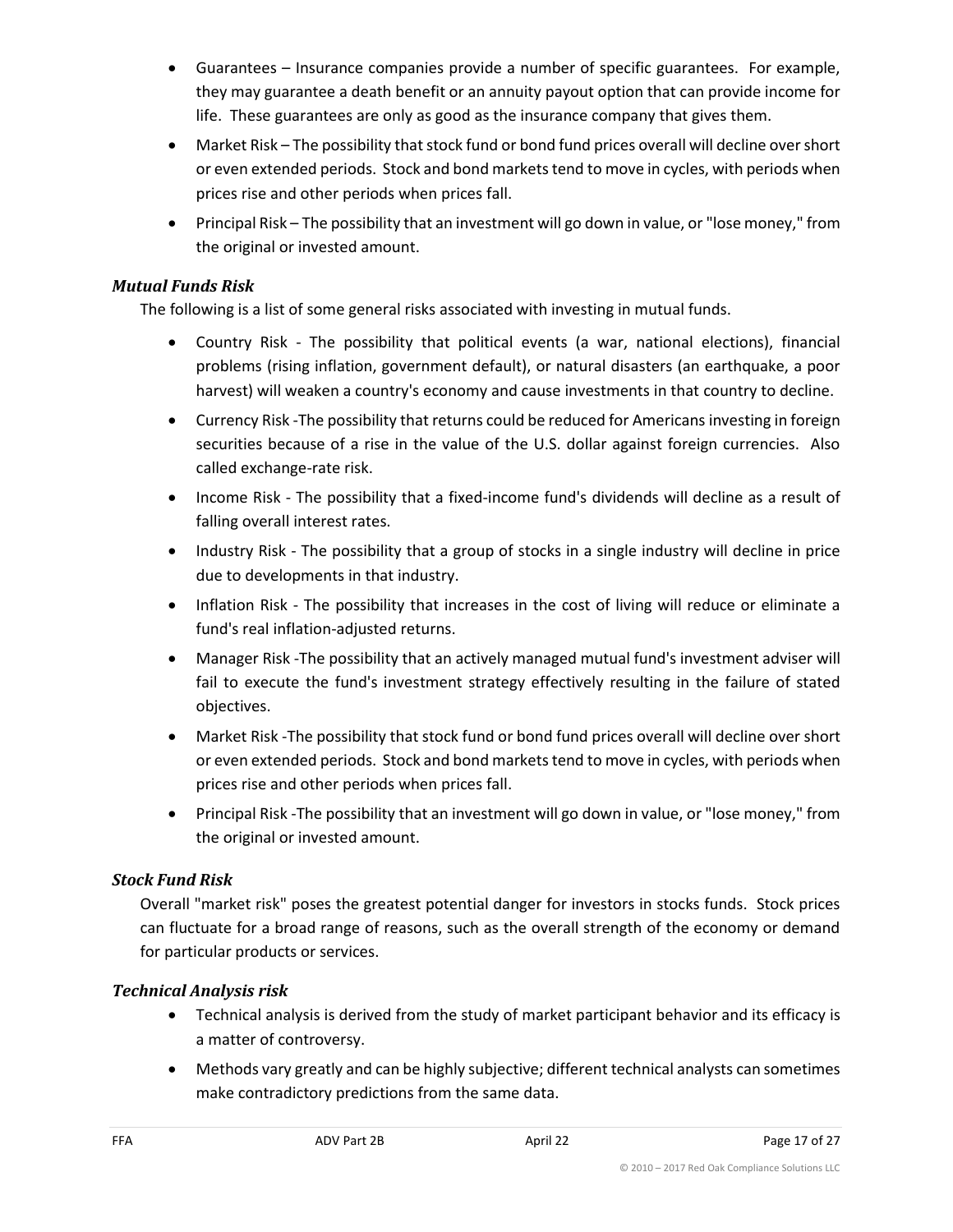• Models and rules can incur sufficiently high transaction costs.

## *Overall Risks*

Clients need to remember that past performance is no guarantee of future results. All funds carry some level of risk. You may lose some or all of the money you invest, including your principal, because the securities held by a fund goes up and down in value. Dividend or interest payments may also fluctuate, or stop completely, as market conditions change.

Before you invest, be sure to read a fund's prospectus and shareholder reports to learn about its investment strategy and the potential risks. Funds with higher rates of return may take risks that are beyond your comfort level and are inconsistent with your financial goals.

While past performance does not necessarily predict future returns, it can tell you how volatile (or stable) a fund has been over a period of time. Generally, the more volatile a fund, the higher the investment risk. If you'll need your money to meet a financial goal in the near-term, you probably can't afford the risk of investing in a fund with a volatile history because you will not have enough time to ride out any declines in the stock market.

# <span id="page-17-0"></span>**Item 9 – Disciplinary Information**

Registered Investment Advisers are required to disclose all material facts regarding any legal or disciplinary events that would be material to your evaluation of us or the integrity of our management. We do not have any information to disclose concerning the Adviser or any of our IARs. We adhere to high ethical standards for all IARs and associates.

# <span id="page-17-1"></span>**Item 10 – Other Financial Industry Activities and Affiliations**

Certain individuals of FFA are registered representatives of Trinity Wealth Securities, LLC or other broker/dealers.

Neither FFA nor its representatives are registered as or have pending applications to become either a Pool Operator, or Commodity Trading Advisor or an associated person of the foregoing entities.

# **Other Financial Industry Affiliations**

The IARs of the Adviser have the following outside business activities and/or affiliations to disclose.

Jason Mickool, the President and Chief Compliance Officer for FFA, is also an owner of Trinity Wealth Securities, LLC, a broker/dealer. Therefore, FFA and Trinity Wealth Securities, LLC are under common ownership. From time to time, Jason Mickool will recommend securities products that will pay them a commission through their broker-dealer relationship. This conflict of interest is mitigated as Jason Mickool is supervised by another principal to ensure that all recommendations are always in the best interest of the client.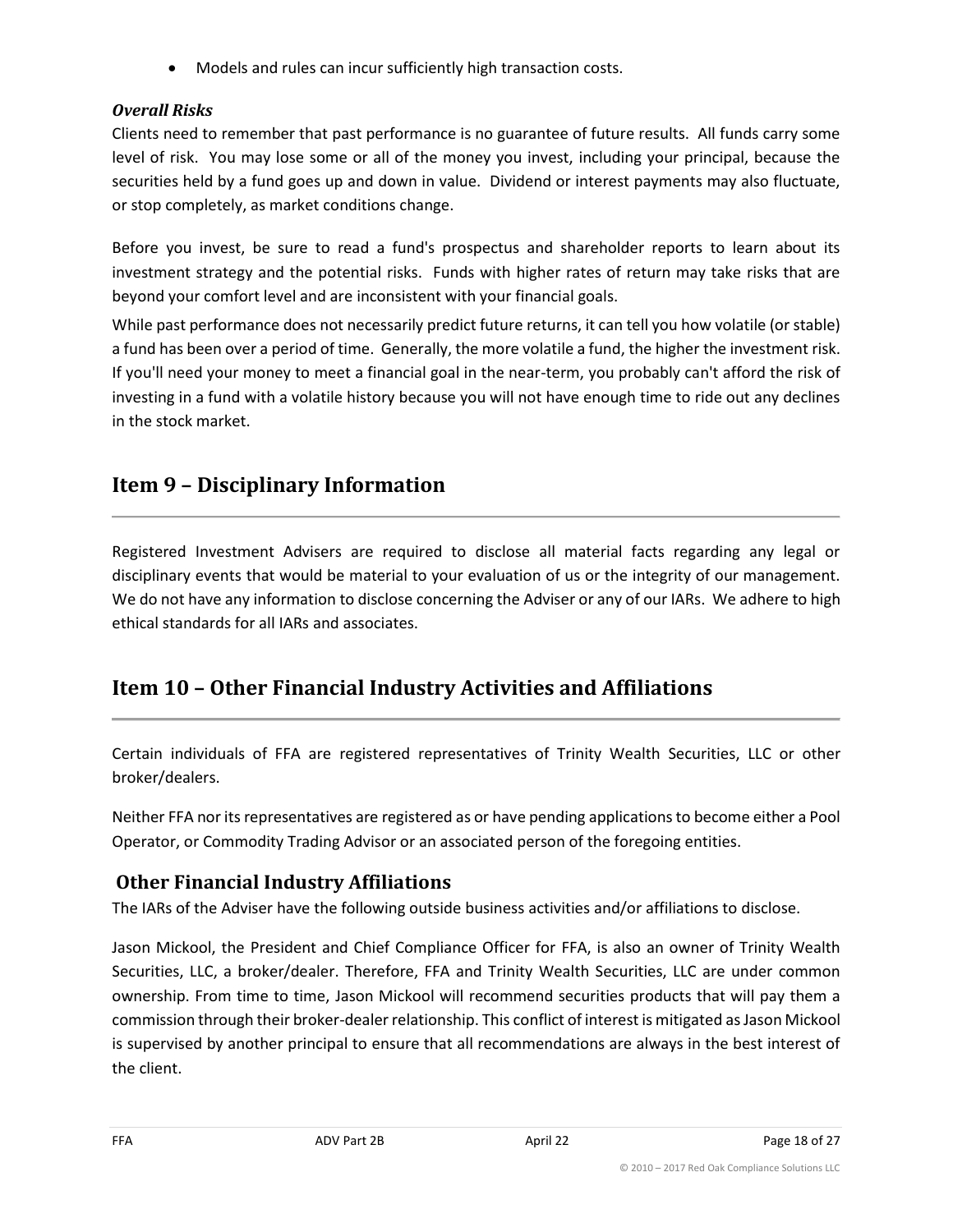As stated earlier, certain individuals of FFA are registered representatives of Trinity Wealth Securities, LLC or other broker/dealers. From time to time, they will recommend securities products that will pay them a commission through their broker-dealer relationship.

When such recommendations or sales are made, a conflict of interest exists as the registered representatives may receive more commissions from the sale of these products than from providing you with advisory services. We require that all IARs disclose this conflict of interest when such recommendations are made. We also require IARs to disclose to clients that they may purchase recommended products from other representatives not affiliated with us. Our Code of Ethics requires our IARs do what is in the client's best interests at all times. Our CCO monitors all transactions to ensure that representatives put their clients first, not the commission they may receive. The broker-dealer also monitors all transaction to make certain they are suitable for the client.

Jason Mickool, the President and Chief Compliance Officer for the Adviser, is a licensed insurance agent/broker with various companies. The sale of these products accounts for approximately 40% of his time.

Certain individuals of FFA may recommend insurance products and may also, as an independent insurance agent, sell those recommended insurance products to clients. When such recommendations or sales are made, a conflict of interest exists as the insurance licensed IAR earns insurance commissions for the sale of those products, which may create an incentive to recommend such products. We require that all IARs disclose this conflict of interest when such recommendations are made. Also, we require IARs to disclose that clients may purchase recommended insurance products from other insurance agents not affiliated with us.

FFA may direct clients to third-party investment advisers. FFA will be compensated via a fee share from the advisers to which it directs those clients. The fees shared will not exceed any limit imposed by any regulatory agency. This creates a conflict of interest in that FFA has an incentive to direct clients to the third-party investment advisers that provide FFA with a larger fee split. FFA will always act in the best interests of the client, including when determining which third-party investment adviser to recommend to clients. FFA will verify that all recommended advisers are properly licensed, notice filed, or exempt in the states where FFA is recommending the adviser to clients.

<span id="page-18-0"></span>The Supervised Person, in addition to providing investment advisory and/or financial planning services, is also registered as a broker/dealer agent of Trinity Wealth Securities, LLC, offering various securities products to clients. The Supervised Person may receive commissions from the sale of various securities products. In the case of mutual funds, the Supervised Person may also receive trails, in the form of 12b-1 fees, for existing mutual fund positions. For Portfolio Management Program(s) selected for or by the Client, Stephen P Schmitt may be entitled to a portion of commissions as an agent of the firm's affiliated broker/dealer, Trinity Wealth Securities, LLC, if the Client is responsible for the commission charges. The receipt of commissions presents a conflict of interest as the Supervised Person has an incentive to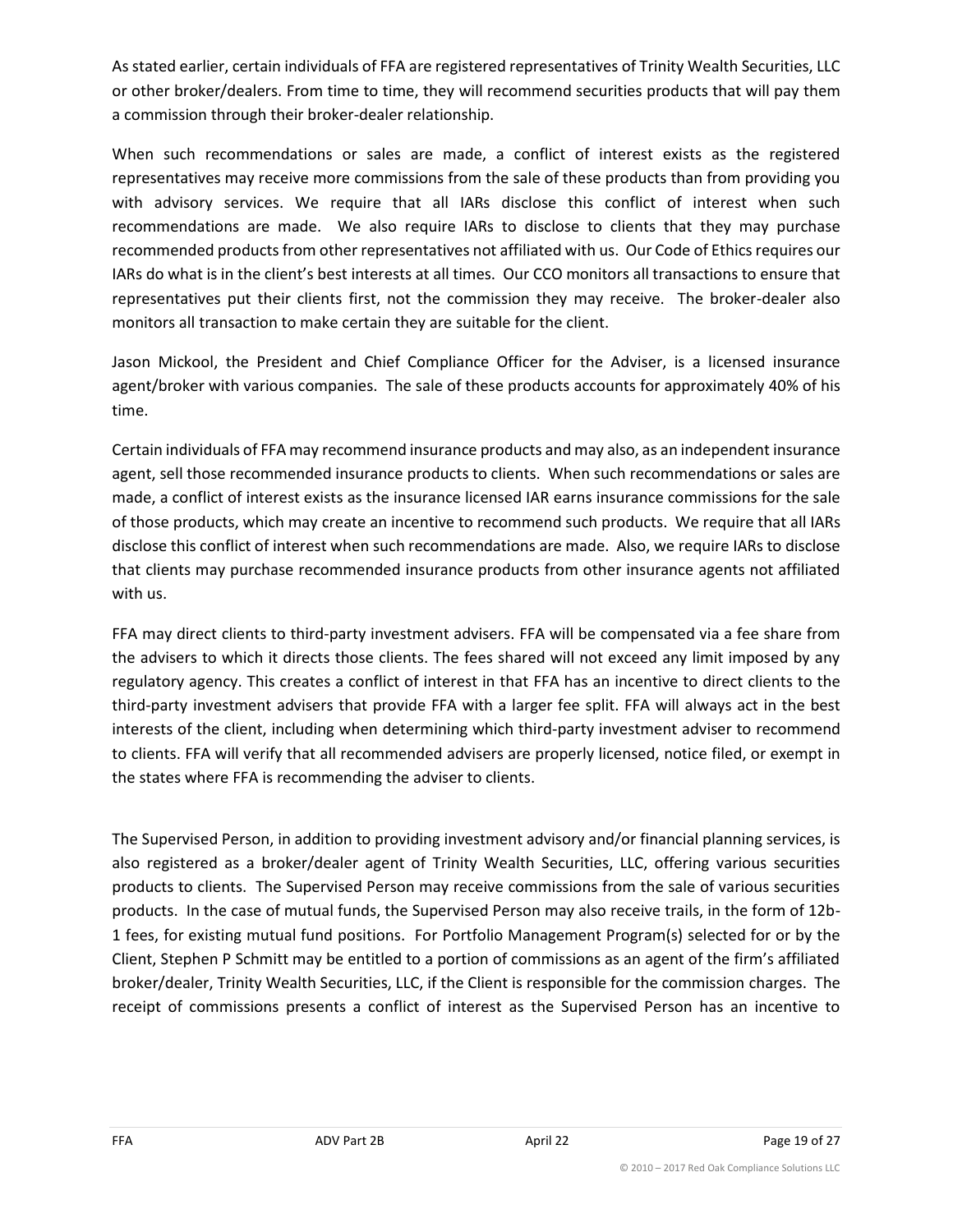recommend products based on compensation. The firm has adopted policies and practices designed to review transactions for compensation received and their overall appropriateness for the Client.

The Supervised Person, as an insurance agent, may recommend and conduct insurance transactions. The Supervised Person receives commissions for insurance transactions. The receipt of commissions presents a conflict of interest as the Supervised Person has an incentive to recommend products based on compensation. The firm has adopted policies and practices requiring activity be consistent with standards of commercial honor and principles of trade and that such activity must be consistent with the Client's needs.

# **Item 11 – Code of Ethics, Participation or Interest in Client Accounts and Personal Trading**

## **General Information**

We have adopted a Code of Ethics for all supervised persons of the firm describing its high standards of business conduct, and fiduciary duty to you, our client. The Code of Ethics includes provisions relating to the confidentiality of client information, a prohibition on insider trading, a prohibition of rumor mongering, restrictions on the acceptance of significant gifts, the reporting of certain gifts and business entertainment items, and personal securities trading procedures. All of our supervised persons must acknowledge the terms of the Code of Ethics annually, or as amended.

## **Participation or Interest in Client Accounts**

Our Compliance policies and procedures prohibit anyone associated with the Adviser from having an interest in a client account or participating in the profits of a client's account without the approval of the CCO.

The following acts are prohibited:

- Employing any device, scheme or artifice to defraud
- Making any untrue statement of a material fact
- Omitting to state a material fact necessary in order to make a statement, in light of the circumstances under which it is made, not misleading
- Engaging in any fraudulent or deceitful act, practice or course of business
- Engaging in any manipulative practices

Clients and prospective clients may request a copy of the firm's Code of Ethics by contacting the CCO.

## **Personal Trading**

IAR's of FFA may buy or sell securities for themselves that they also recommend to clients. This may provide an opportunity for representatives of FFA to buy or sell the same securities before or after recommending the same securities to clients resulting in representatives profiting off the recommendations they provide to clients. It is our process to only trade in the same securities we have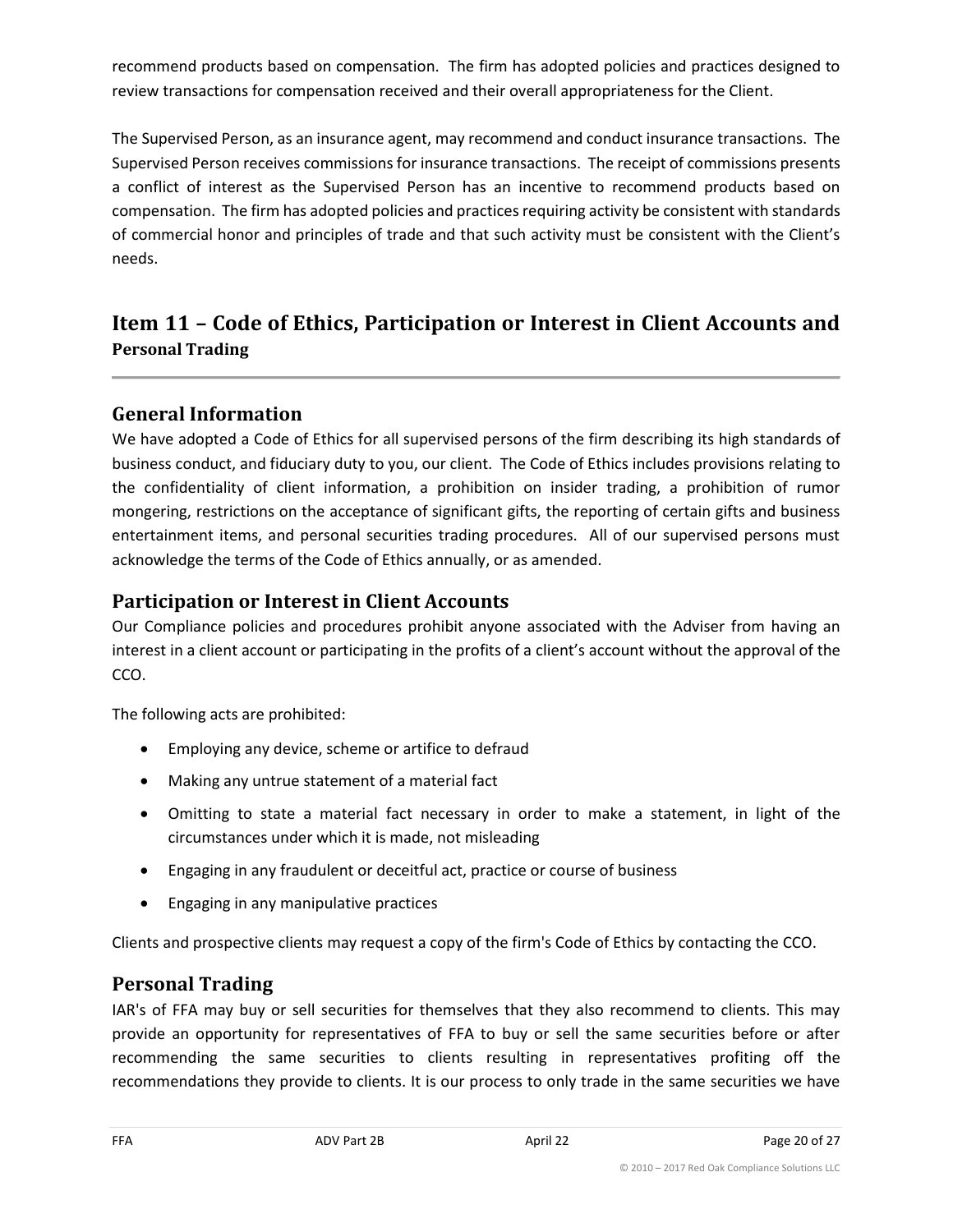recommended to you after we have placed your order. Such transactions may create a conflict of interest. FFA will always document any transactions that could be construed as conflicts of interest and will never engage in trading that operates to the client's disadvantage when similar securities are being bought or sold.

Certain affiliated accounts may trade in the same securities with your accounts on an aggregated basis when consistent with our obligation of best execution. When trades are aggregated, all parties will share the costs in proportion to their investment. We will retain records of the trade Order (specifying each participating account) and its allocation. Completed Orders will be allocated as specified in the initial trade order. Partially filled Orders will be allocated on a pro rata basis. Any exceptions will be explained on the Order.

The Adviser has a personal securities transaction policy in place to monitor the personal securities transactions and securities holdings of "Access Persons". The policy requires that an Access Person of the firm provide the Chief Compliance Officer or his/her designee with a written report of their current securities holdings within ten (10) days after becoming an Access Person. Additionally, each Access Person must provide the Chief Compliance Officer or his/her designee with a written report of the Access Person's current securities holdings at least once each twelve (12) month period thereafter on a date the Adviser selects; provided, however that at any time that the Adviser has only one Access Person, he or she shall not be required to submit any securities report described above.

We have established the following restrictions in order to ensure our fiduciary responsibilities regarding insider trading are met:

• No securities for our personal portfolio(s) shall be bought or sold where this decision is substantially derived, in whole or in part, from the role of IARs of the Adviser, unless the information is also available to the investing public on reasonable inquiry. In no case, shall we put our own interests ahead of yours.

## **Privacy Statement**

We are committed to safeguarding your confidential information and hold all personal information provided to us in the strictest confidence. These records include all personal information that we collect from you or receive from other firms in connection with any of the financial services they provide. We also require other firms with whom we deal with to restrict the use of your information. Our Privacy Policy is available upon request.

# **Conflicts of Interest**

IAR's of FFA may employ the same strategy for their personal investment accounts as it does for its clients. This may provide an opportunity for representatives of FFA to buy or sell the same securities before or after recommending the same securities to clients resulting in representatives profiting off the recommendations they provide to clients. It is our process that our IARs may not place their orders in a way to benefit from the purchase or sale of a security.

We act in a fiduciary capacity. If a conflict of interest arises between us and you, we shall make every effort to resolve the conflict in your favor. Conflicts of interest may also arise in the allocation of investment opportunities among the accounts that we advise. We will seek to allocate investment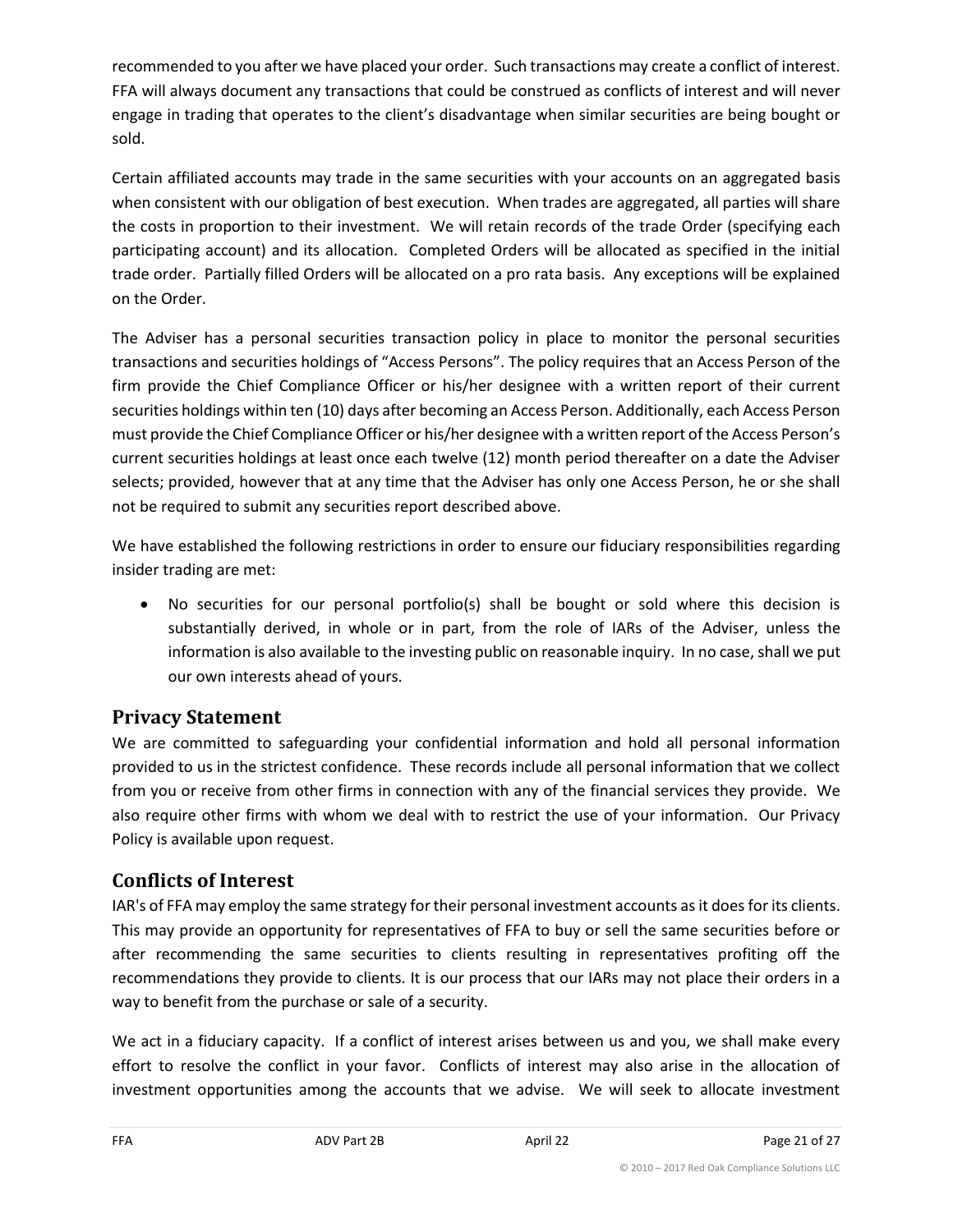opportunities according to what we believe is appropriate for each account. We strive to do what is equitable and in the best interests of all the accounts we advise.

# <span id="page-21-0"></span>**Item 12 – Brokerage Practices**

## **Factors Used to Select Custodians**

In recommending a custodian/broker-dealer, we look for a company that offers relatively low transaction fees, access to desired securities, trading platforms, and support services. We may recommend clients use Charles Schwab as the qualified custodian for their accounts when utilizing our asset management services.

FFA recommends Fidelity Brokerage Services LLC (CRD# 7784) and TD Ameritrade Institutional, a division of TD Ameritrade, Inc. Member FINRA/SIPC.

# **Soft Dollars**

Charles Schwab and other third party managers may provide us with certain brokerage and research products and services that qualify as "brokerage or research services" under the rules. These research products and/or services will assist the IAR in its investment decision making process. Such research generally will be used to service all of the IAR's clients, but brokerage commissions paid by the client may be used to pay for research that is not used in managing the client's account. The account may pay to a broker-dealer a commission greater than another qualified broker-dealer might charge to effect the same transaction where the IAR determines in good faith that the commission is reasonable in relation to the value of the brokerage and research services received.

Because soft dollar benefits could be considered to provide a benefit to the adviser that might cause the client to pay more than the lowest available commission without receiving the most benefit, they are considered a conflict of interest in recommending or directing custodial and third party managerial services. FFA mitigates these conflicts of interest through strong oversight of soft-dollar arrangements by the Chief Compliance Officer, in order to assure the soft dollar benefits serve the best interests of the client.

There may other benefits from recommending Charles Schwab or other third party managers such as software and other technology that (i) provide access to client account data (such as trade confirmations and account statements); (ii) facilitate trade execution and allocate aggregated trade orders for multiple client accounts; (iii) provide research, pricing and other market data; (iv) facilitate payment of fees from its clients' accounts; and (v) assist with back-office functions, recordkeeping and client reporting.

Other services may include, but are not limited to, performance reporting, financial planning, contact management systems, third party research, publications, access to educational conferences, roundtables and webinars, practice management resources, access to consultants and other third party service providers who provide a wide array of business related services and technology with whom FFA may contract directly. FFA may receive seminar expense reimbursements from product sponsors which may be based on the sales of products to their clients.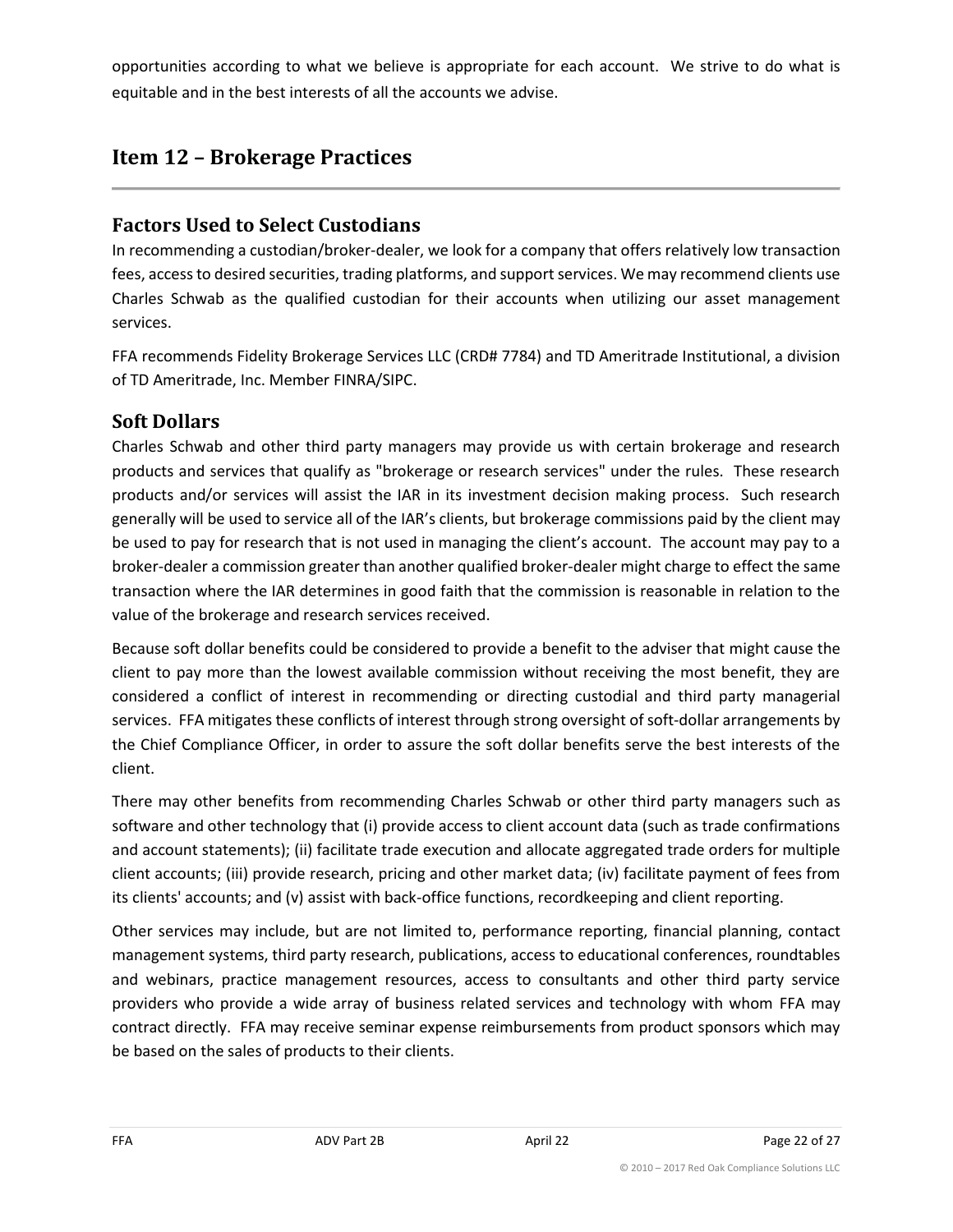Soft dollar benefits may be proportionally allocated to any accounts that may generate different amounts of the soft dollar benefits.

FFA may recommend that clients establish brokerage accounts with the Schwab Advisor Services division of Charles Schwab & Co., Inc. (Schwab), a registered broker-dealer, member SIPC, to maintain custody of clients' assets and to effect trades for their accounts. The final decision to custody assets with Schwab is at the discretion of the Advisor's clients, including those accounts under ERISA or IRA rules and regulations, in which case the client is acting as either the plan sponsor or IRA accountholder. FFA is independently owned and operated and not affiliated with Schwab. Schwab provides FFA with access to its institutional trading and custody services, which are typically not available to Schwab retail investors. These services generally are available to independent investment advisors on an unsolicited basis, at no charge to them so long as a total of at least \$10 million of the advisor's clients' assets are maintained in accounts at Schwab Advisor Services. Schwab's services include brokerage services that are related to the execution of securities transactions, custody, research, including that in the form of advice, analyses and reports, and access to mutual funds and other investments that are otherwise generally available only to institutional investors or would require a significantly higher minimum initial investment.

For FFA client accounts maintained in its custody, Schwab generally does not charge separately for custody services but is compensated by account holders through commissions or other transactionrelated or asset-based fees for securities trades that are executed through Schwab or that settle into Schwab accounts.

Schwab also makes available to FFA other products and services that benefit FFA but may not benefit its clients' accounts. These benefits may include national, regional or FFA specific educational events organized and/or sponsored by Schwab Advisor Services. Other potential benefits may include occasional business entertainment of personnel of FFA by Schwab Advisor Services personnel, including meals, invitations to sporting events, including golf tournaments, and other forms of entertainment, some of which may accompany educational opportunities. Other of these products and services assist FFA in managing and administering clients' accounts. These include software and other technology (and related technological training) that provide access to client account data (such as trade confirmations and account statements), facilitate trade execution (and allocation of aggregated trade orders for multiple client accounts), provide research, pricing information and other market data, facilitate payment of FFA's fees from its clients' accounts, and assist with back-office training and support functions, recordkeeping and client reporting. Many of these services generally may be used to service all or some substantial number of FFA accounts, including accounts not maintained at Schwab Advisor Services. Schwab Advisor Services also makes available to FFA other services intended to help FFA manage and further develop its business enterprise. These services may include professional compliance, legal and business consulting, publications and conferences on practice management, information technology, business succession, regulatory compliance, employee benefits providers, human capital consultants, insurance and marketing. In addition, Schwab may make available, arrange and/or pay vendors for these types of services rendered to FFA by independent third parties. Schwab Advisor Services may discount or waive fees it would otherwise charge for some of these services or pay all or a part of the fees of a third-party providing these services to FFA. While, as a fiduciary, FFA endeavors to act in its clients' best interests, FFA recommendation/requirement that clients maintain their assets in accounts at Schwab may be based in part on the benefit to FFA of the availability of some of the foregoing products and services and other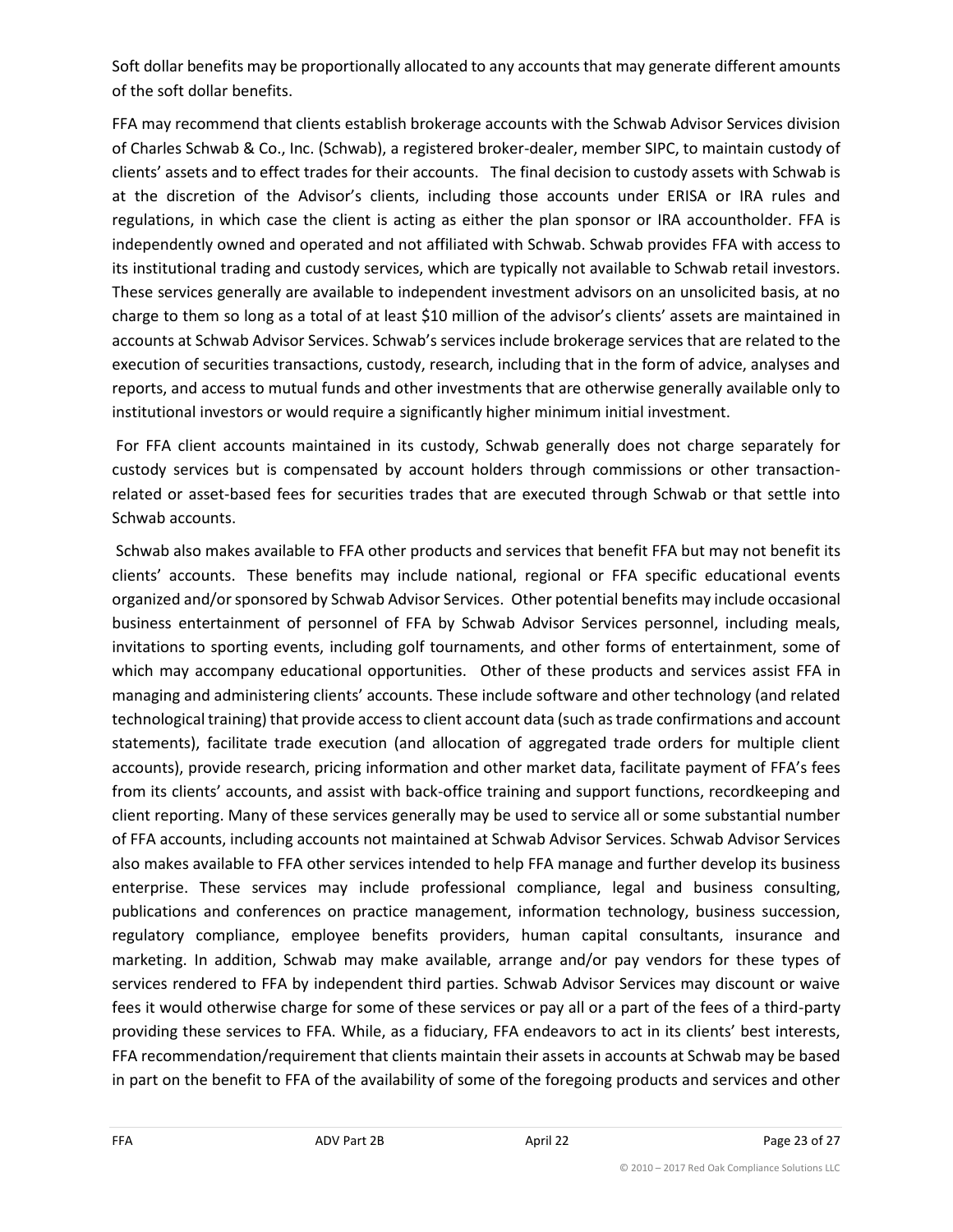arrangements and not solely on the nature, cost or quality of custody and brokerage services provided by Schwab, which may create a potential conflict of interest.

## **Best Execution**

We have an obligation to seek best execution for you. In seeking best execution, the determinative factor is not the lowest possible commission cost but whether the transaction represents the best qualitative execution, taking into consideration the full range of a broker-dealer's services, including the value of research provided, execution capability, commission rates, reputation and responsiveness. Therefore, we will seek competitive commission rates, but we may not obtain the lowest possible commission rates for account transactions.

## **Brokerage for Client Referrals**

In selecting and/or recommending broker-dealers, we do not take into consideration whether or not we will receive client referrals from the broker-dealer or third party.

## **Directed Brokerage**

In the event that the client requests that FFA recommend a broker-dealer/custodian for execution and/or custodial services (exclusive of those clients that may direct FFA to use a specific broker dealer/custodian), FFA generally recommends that investment management accounts be maintained at Schwab. Prior to engaging FFA to provide investment management services, the client will be required to enter into a formal Investment Advisory Agreement with FFA setting forth the terms and conditions under which FFA shall manage the client's assets, and a separate custodial/clearing agreement with each designated broker-dealer/custodian.

### **Trading**

Transactions for each client account generally will be effected independently, unless we decide to purchase or sell the same securities for several clients at approximately the same time. We may (but are not obligated to) combine or "batch" such Orders to obtain best execution, to negotiate more favorable commission rates or to allocate equitably among our clients' differences in prices and commission or other transaction costs. Under this procedure, transactions will be price-averaged and allocated among our clients in proportion to the purchase and sale orders placed for each client account on any given day.

# <span id="page-23-0"></span>**Item 13 – Review of Accounts**

### **Reviews**

Reviews are conducted at least annually or as agreed to by us. Reviews will be conducted by Jason Mickool. You may request more frequent reviews and may set thresholds for triggering events that would cause a review to take place. Generally, we will monitor for changes and shifts in the economy, changes to the management and structure of a mutual fund or company in which client assets are invested, and market shifts and corrections.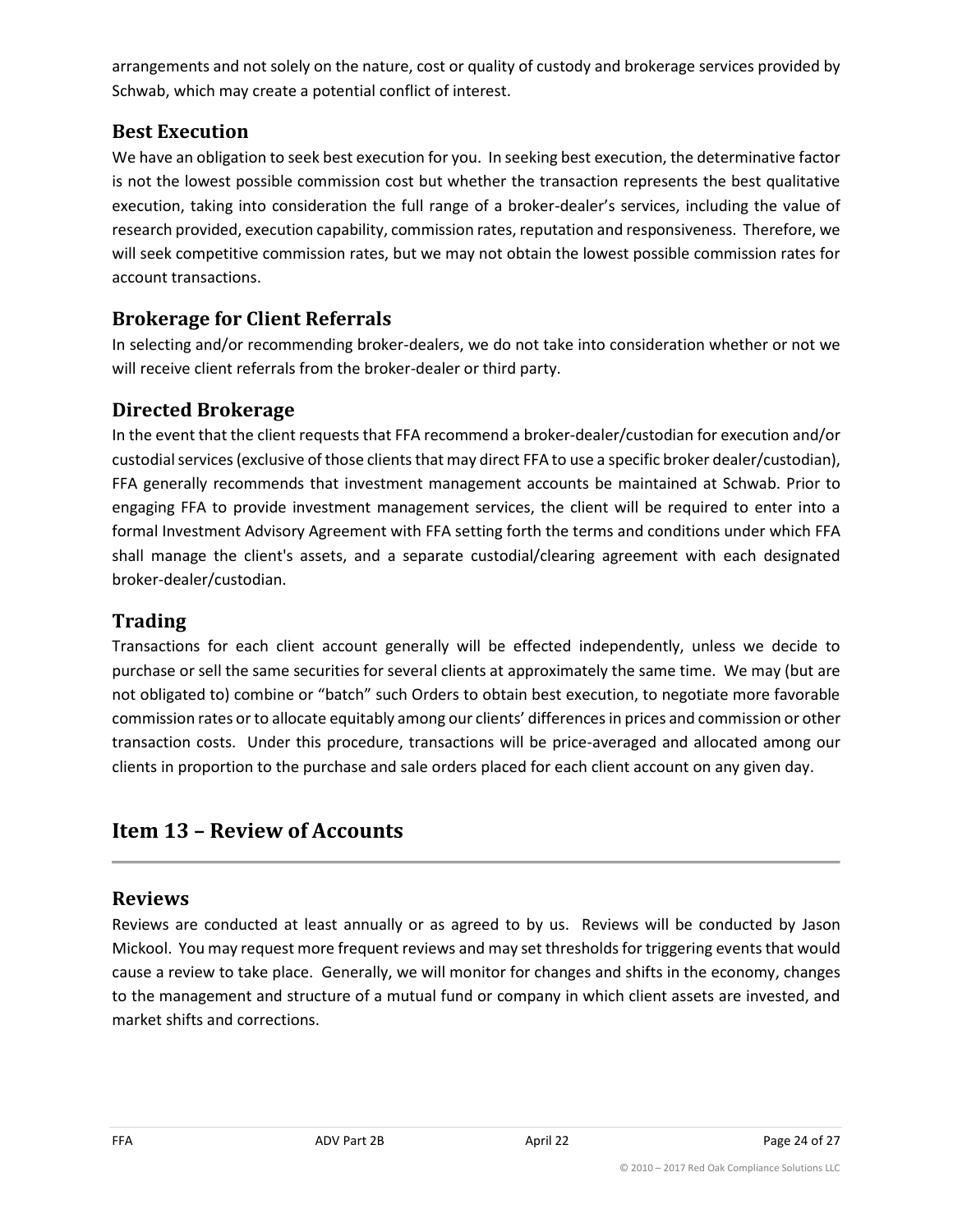## **Reports**

We do not provide any other statements except the one provided by your custodian, along with an invoice copy.

# <span id="page-24-0"></span>**Item 14 – Client Referrals and Other Compensation**

FFA receives compensation from third-party advisers to which it directs clients.

FFA receives economic benefit from Schwab in the form of the support products and services made available to our firm and other independent investment advisors that have their clients maintain accounts at Schwab. These products and services, how they benefit out firm, and the related conflicts of interest are described above (see Item 12 – Brokerage Practices). The availability of Schwab's products and services is not based on our firm giving particular investment advice, such as buying particular securities for our clients.

FFA participates in the institutional advisor program (the "Program") offered by TD Ameritrade. TD Ameritrade offers to independent investment advisor services which include custody of securities, trade execution, clearance and settlement of transactions. FFA receives some benefits from TD Ameritrade through its participation in the Program.

As part of the Program, FFA may recommend TD Ameritrade to clients for custody and brokerage services. There is no direct link between FFA 's participation in the Program and the investment advice it gives to its clients, although FFA receives economic benefits through its participation in the Program that are typically not available to TD Ameritrade retail investors. These benefits include the following products and services (provided without cost or at a discount): receipt of duplicate client statements and confirmations; research related products and tools; consulting services; access to a trading desk serving FFA participants; access to block trading (which provides the ability to aggregate securities transactions for execution and then allocate the appropriate shares to client accounts); the ability to have FFA's fees deducted directly from client accounts; access to an electronic communications network for client order entry and account information; access to mutual funds with no transaction fees and to certain institutional money managers; and discounts on compliance, marketing, research, technology, and practice management products or services provided to FFA by third party vendors. TD Ameritrade may also pay for business consulting and professional services received by FFA's related persons. Some of the products and services made available by TD Ameritrade through the Program may benefit FFA but may not benefit its client accounts. These products or services may assist FFA in managing and administering client accounts, including accounts not maintained at TD Ameritrade. Other services made available by TD Ameritrade are intended to help FFA manage and further develop its business enterprise. The benefits received by FFA or its personnel through participation in the Program do not depend on the amount of brokerage transactions directed to TD Ameritrade. As part of its fiduciary duties to clients, FFA endeavors at all times to put the interests of its clients first. Clients should be aware, however, that the receipt of economic benefits by FFA or its related persons in and of itself creates a conflict of interest and may indirectly influence FFA 's choice of TD Ameritrade for custody and brokerage services.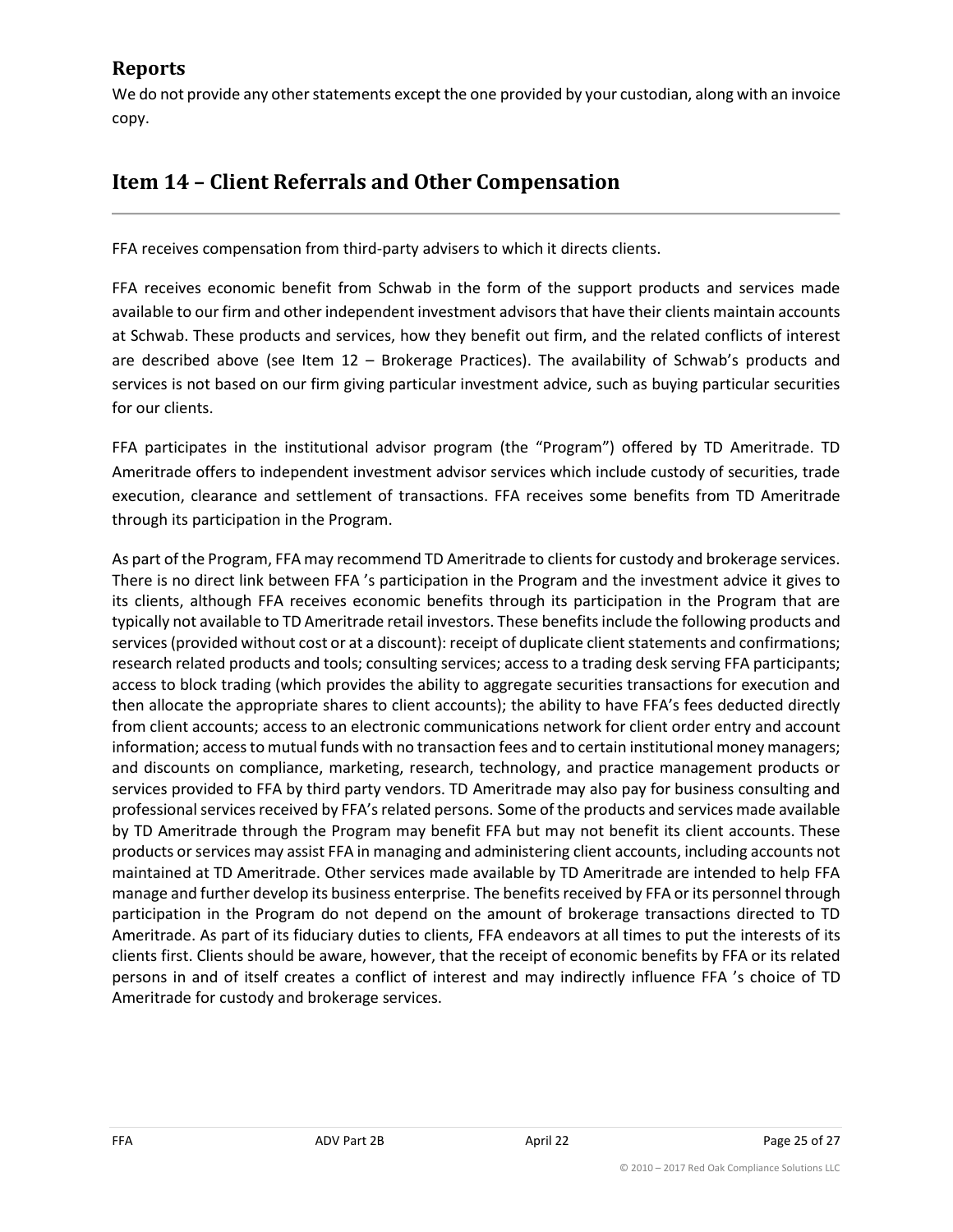<span id="page-25-0"></span>We do not have physical custody of any accounts or assets. However, we may be deemed to have custody of your account(s) if we have the ability to deduct your advisory fees from the custodian. You should receive at least quarterly statements from the broker-dealer or custodian that holds and maintains your investment assets. We urge you to carefully review such statements.

# <span id="page-25-1"></span>**Item 16 – Investment Discretion**

We usually receive discretionary authority from you at the beginning of an advisory relationship to select the identity and amount of securities to be bought or sold. This information is described in the Advisory Agreement you sign with us. In all cases, however, this discretion is exercised in a manner consistent with your stated investment objectives for your account.

When we manage assets on a discretionary basis, you have given us the authority to determine the following with/without your consent:

- Securities to be bought or sold for your account
- Amount of securities to be bought or sold for your account
- Broker-dealer to be used for a purchase or sale of securities for your account
- Commission rates to be paid to a broker or dealer for your securities transaction.

If you have not given us the authority to manage your account on a discretionary basis, then we cannot trade in your account without your express permission.

When selecting securities and determining amounts, we observe the investment policies, limitations and restrictions you have set. For registered investment companies, our authority to trade securities may also be limited by certain federal securities and tax laws that require diversification of investments and favor the holding of investments once made.

Prior to assuming discretionary authority, clients must execute the Advisory Agreement. Execution of the Advisory Agreement grants us the authority to determine, without obtaining specific client consent, both the amount and the type of securities to be bought and sold to help achieve the client account objectives.

# <span id="page-25-2"></span>**Item 17 – Voting Client Securities**

Due to the nature of the services provided, we do not have any authority to and do not vote proxies on behalf of advisory clients. You retain the responsibility for receiving and voting proxies for any and all securities maintained in your portfolios. We may provide advice to you regarding your voting of proxies. The custodian will forward you copies of all proxies and shareholder communications relating to your account assets.